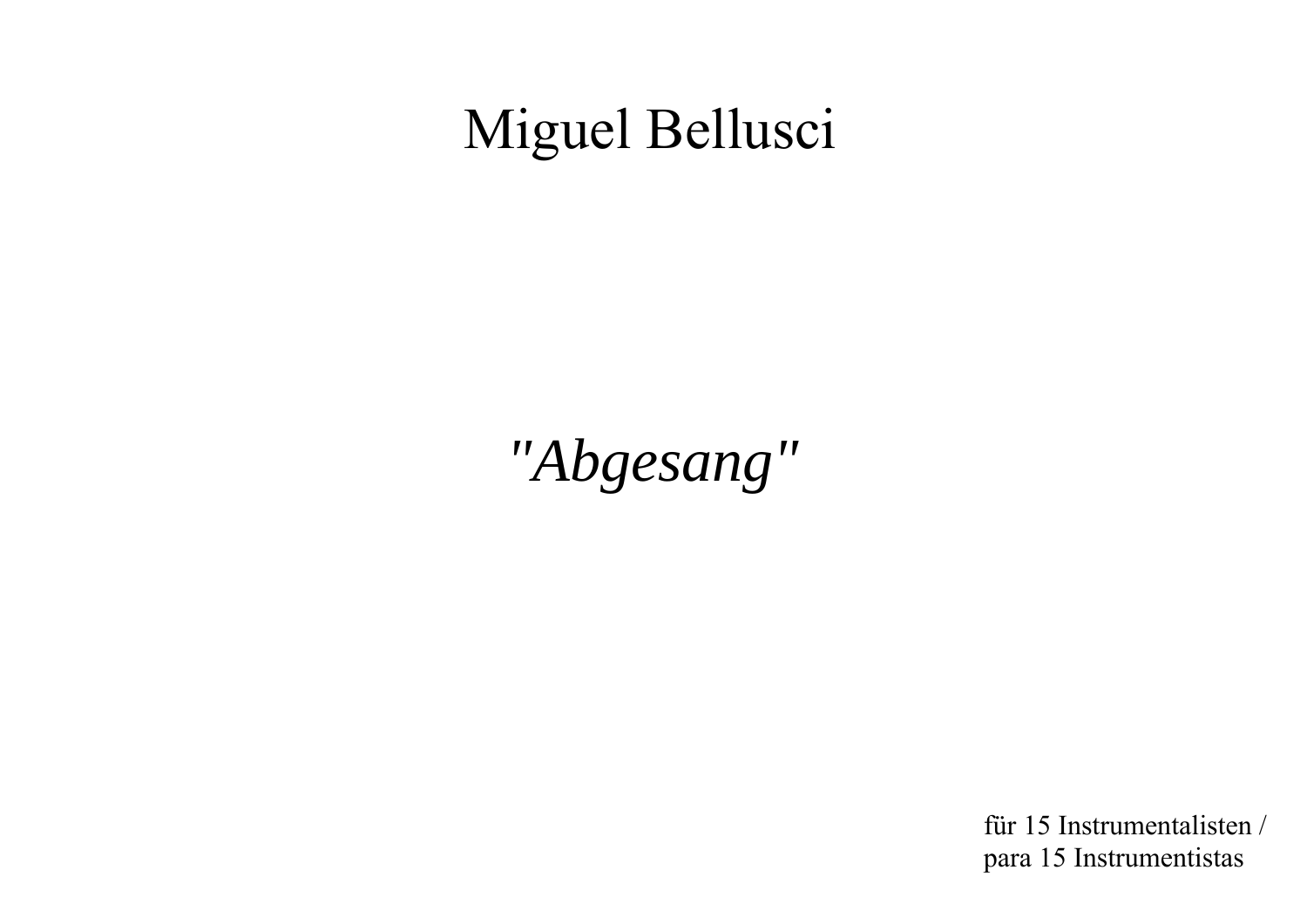**Abgesang,** der; -[e]s, Abgesänge: **1.** (Verslehre)*abschließende, dritter Teil der Strophe in den Liedern des Minne- u. Meistersangs*  (Ggs.:Aufgesang): der A. folgt auf Stollen und Gegenstollen. **2.** (geh.) **a)***Ausklang,(wehmütiger)Abschied: das ist der A. des Herbstes;*  **b)** *letztes Dichtwerk, Abschieds-, Schwanengesang:* die Ode ist der A. des greisen Dichters an/auf seine Getreuen; Und darum wurde ich auch nicht zu einem A. meines Jahrhunderts.(Becher, Prosa 174).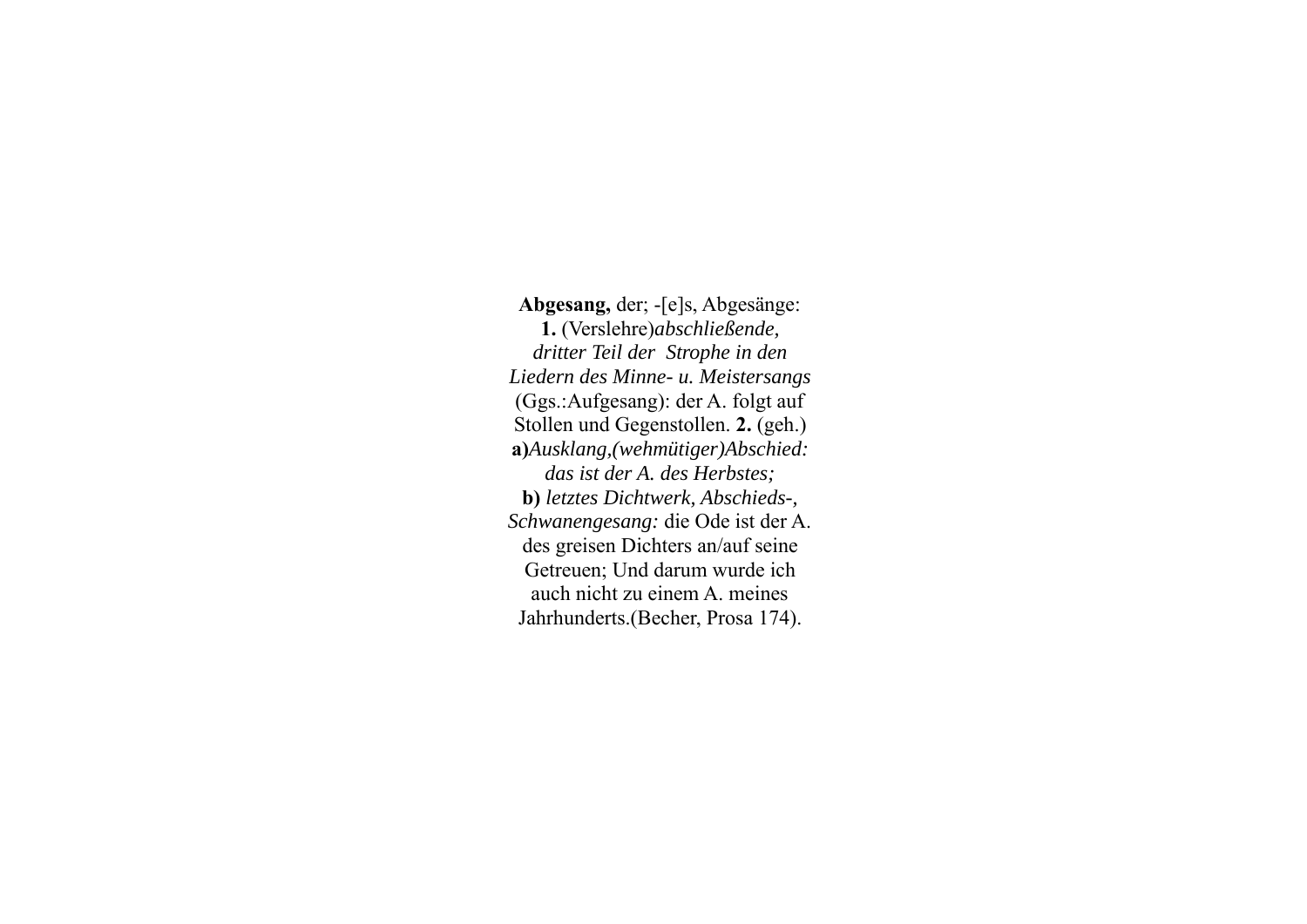### **Aufstellung**



#### **Besetzung**

| Vibraphon     | Marimbaphon         | Klavier     |
|---------------|---------------------|-------------|
| *Trompete (b) | Flöte/Piccoloflöte  | Violine     |
| *Altsaxophon  | Oboe                | Viola       |
| $*$ Horn      | *Bassklarinette (b) | Violoncello |
| Posaune       | Fagott/Kontrafagott | Kontrabass  |

\* Transponierende Instrumente sind in der Partitur klingend notiert.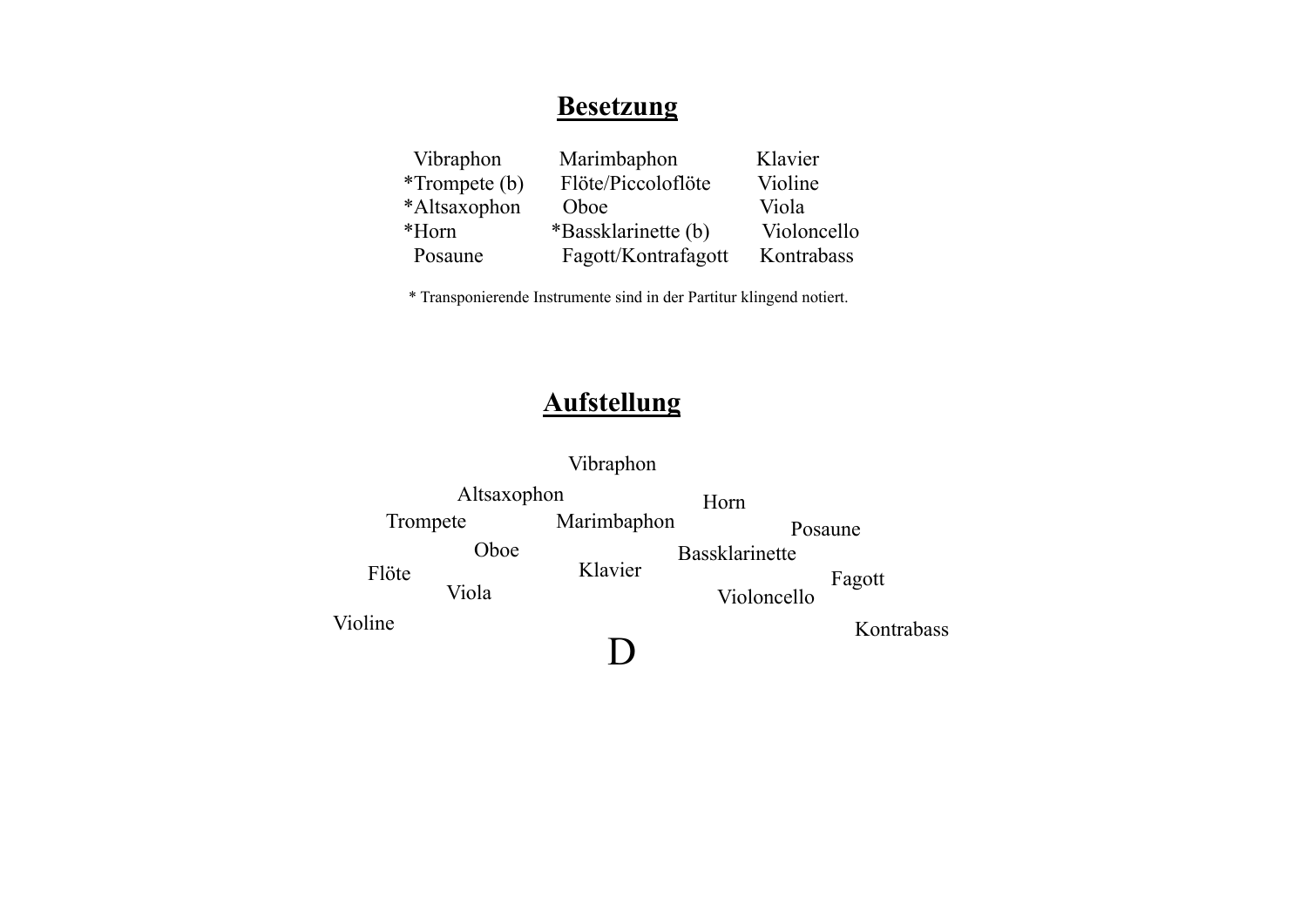# **Orgánico**

| Vibrafón          | <b>Marimba</b>        | Piano       |
|-------------------|-----------------------|-------------|
| *Trompeta (sib)   | Flauta/Piccolo        | Violín      |
| <i>*Saxo alto</i> | Oboe                  | Viola       |
| *Corno            | *Clarinete Bajo (sib) | Violoncello |
| Trombón           | Fagot/Contrafagot     | Contrabajo  |

\* Los instrumentos transpositores están escritos en la partitura en sonidos reales.

### **Disposición**

D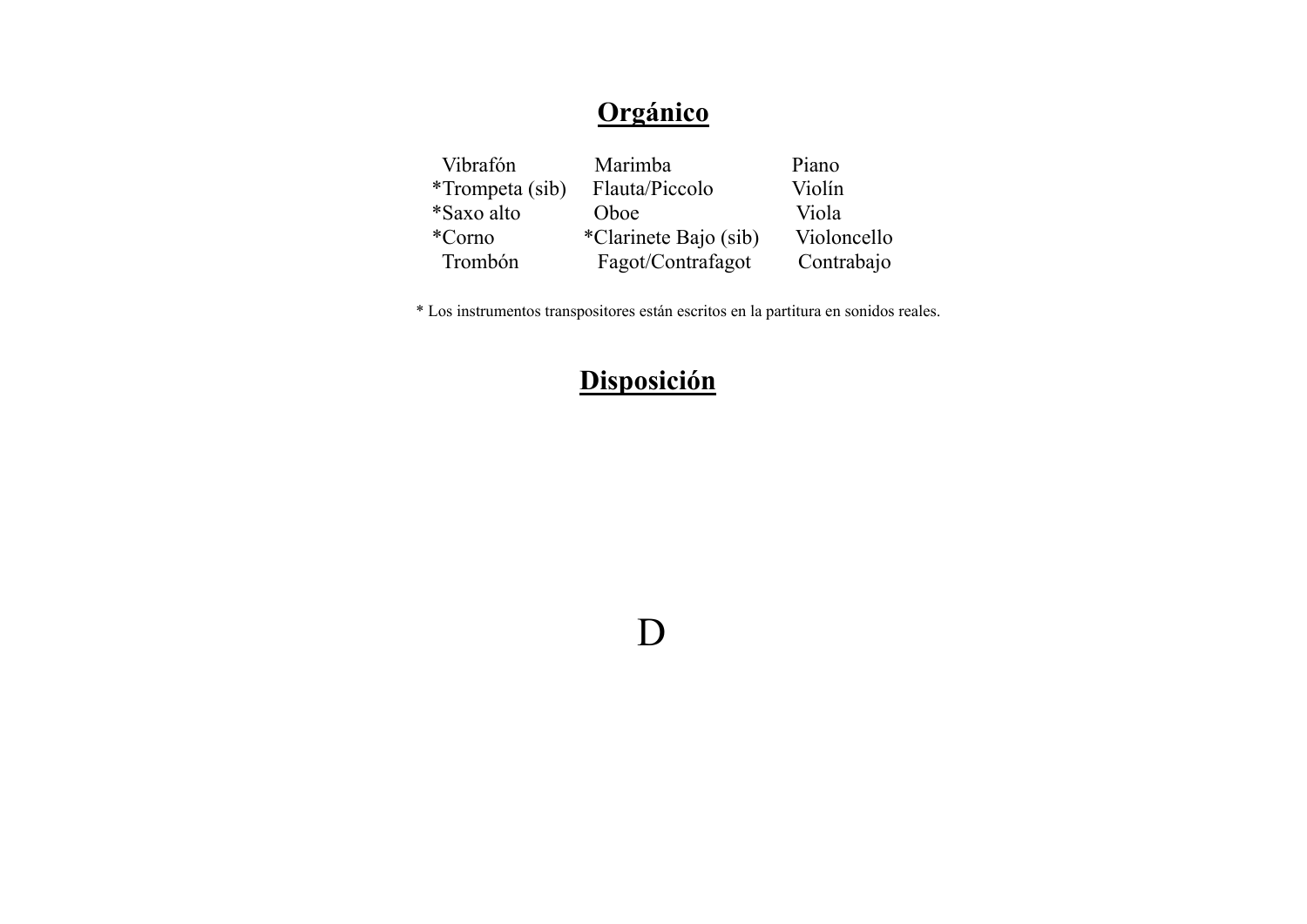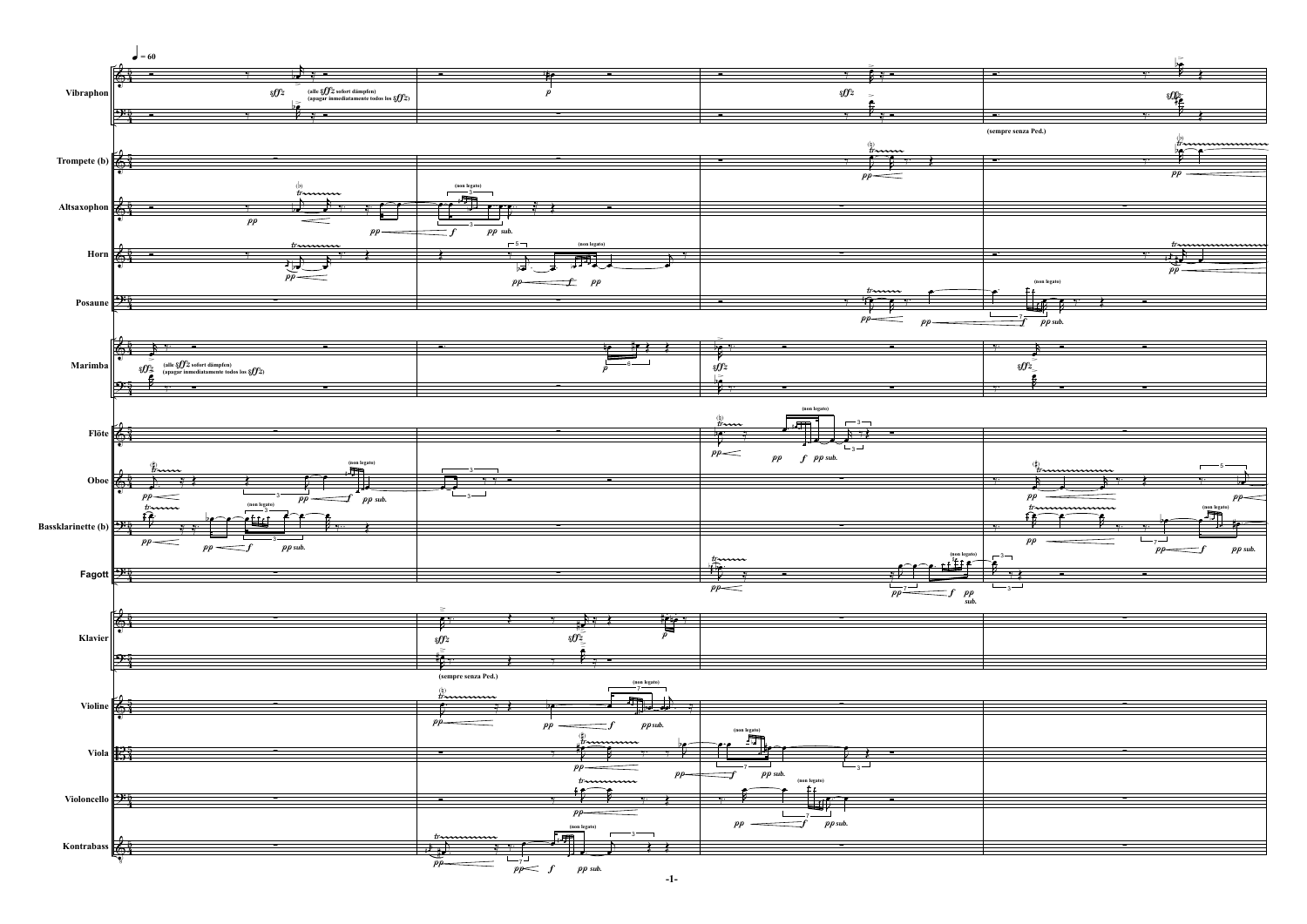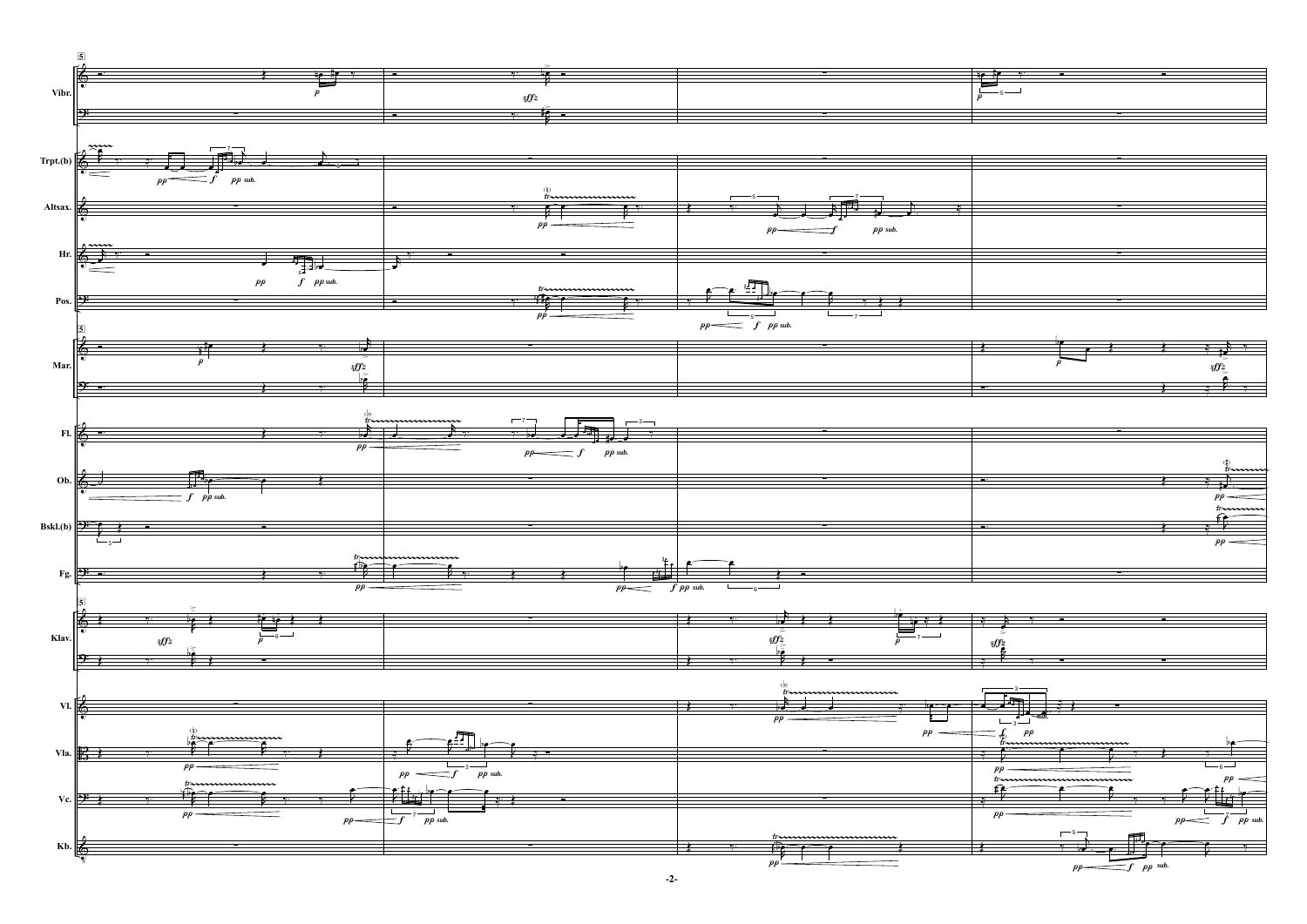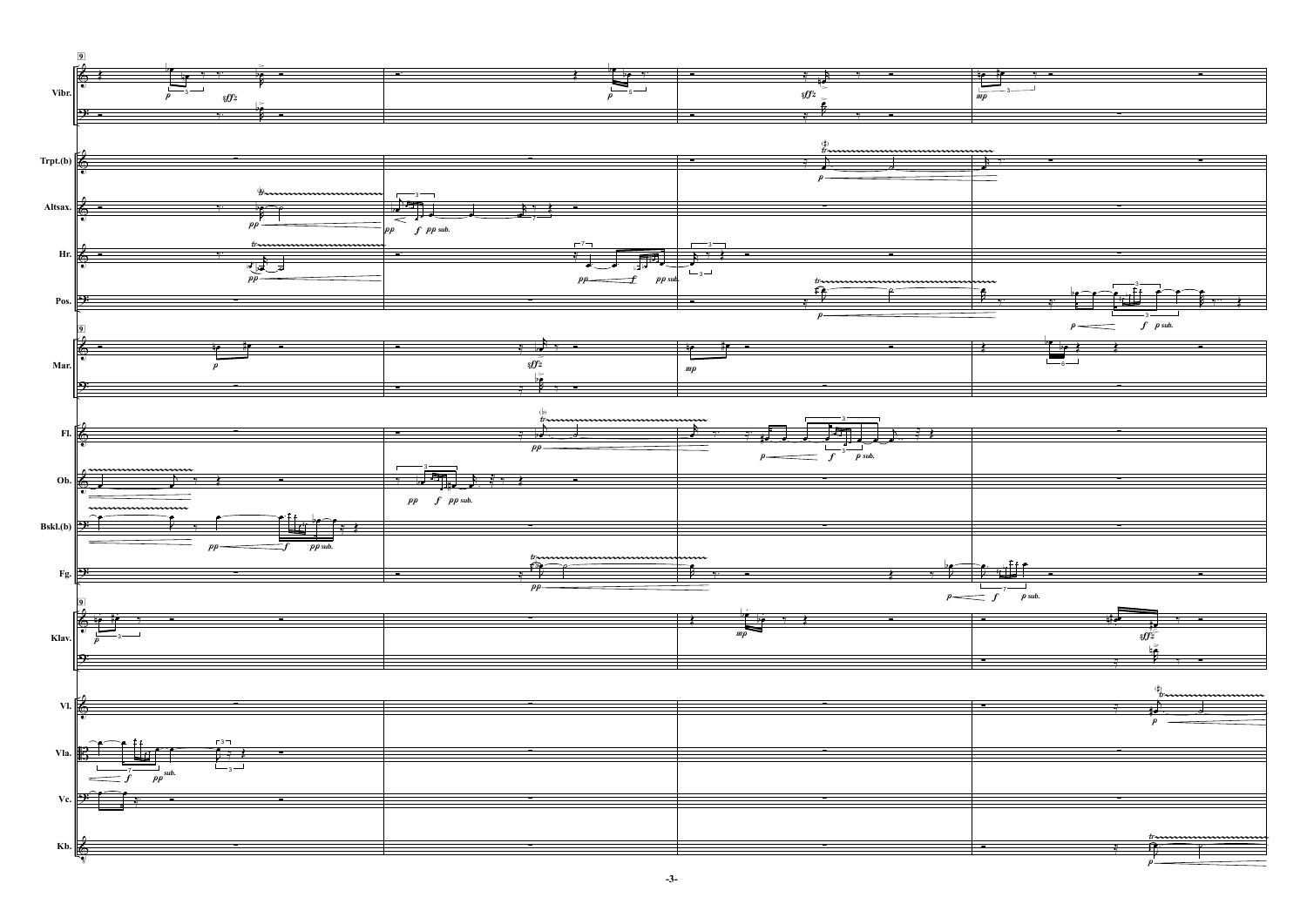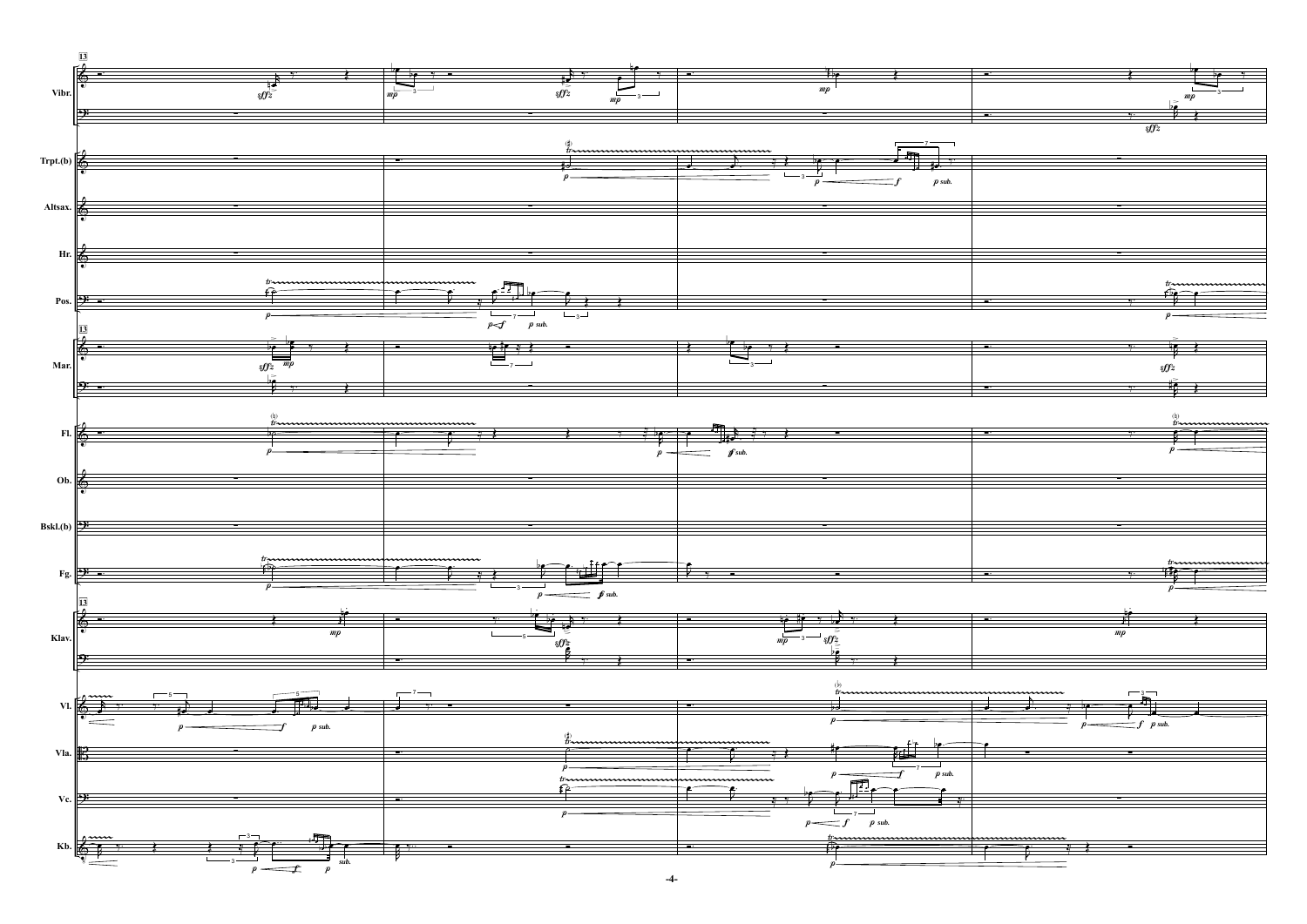

**-5-**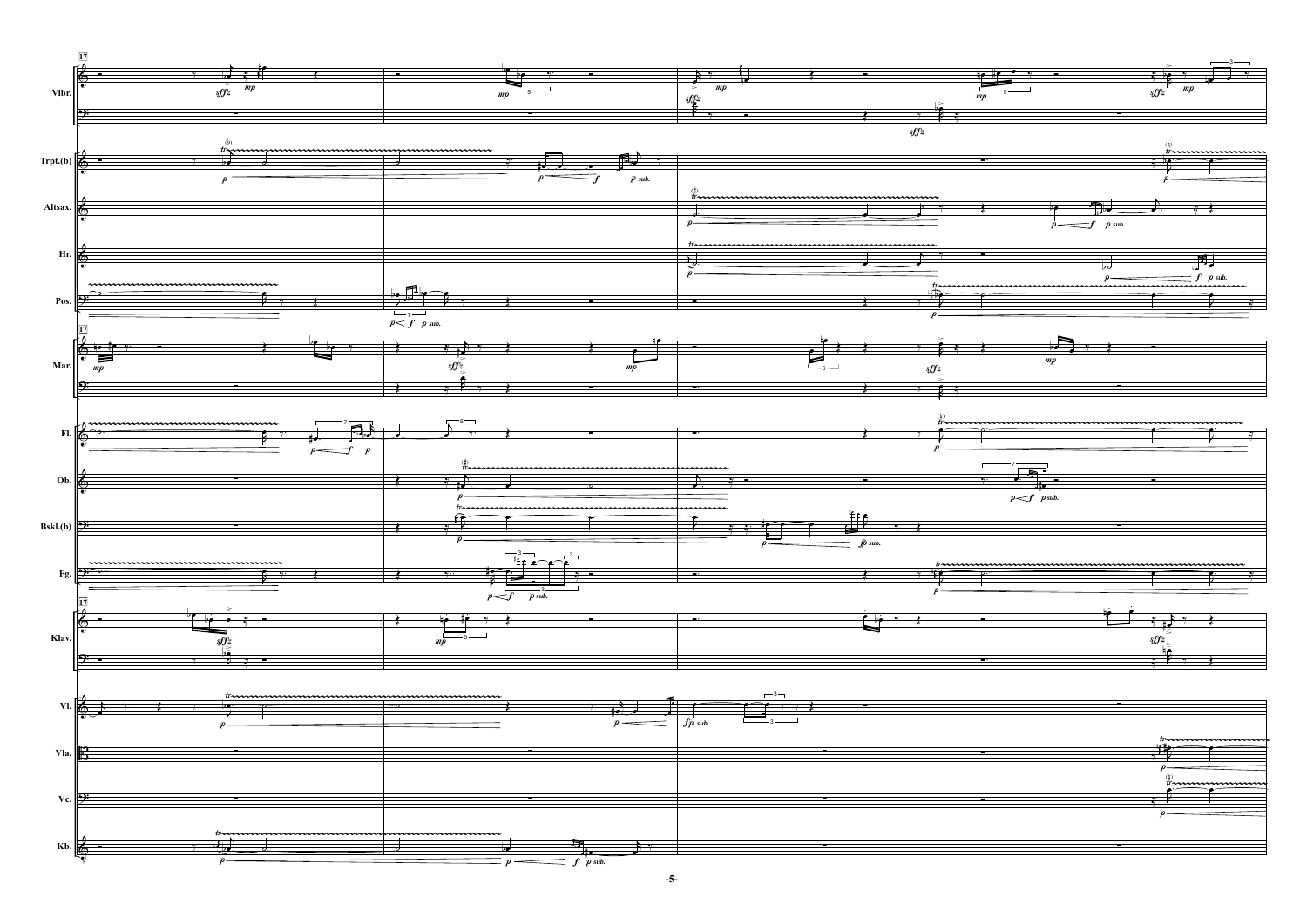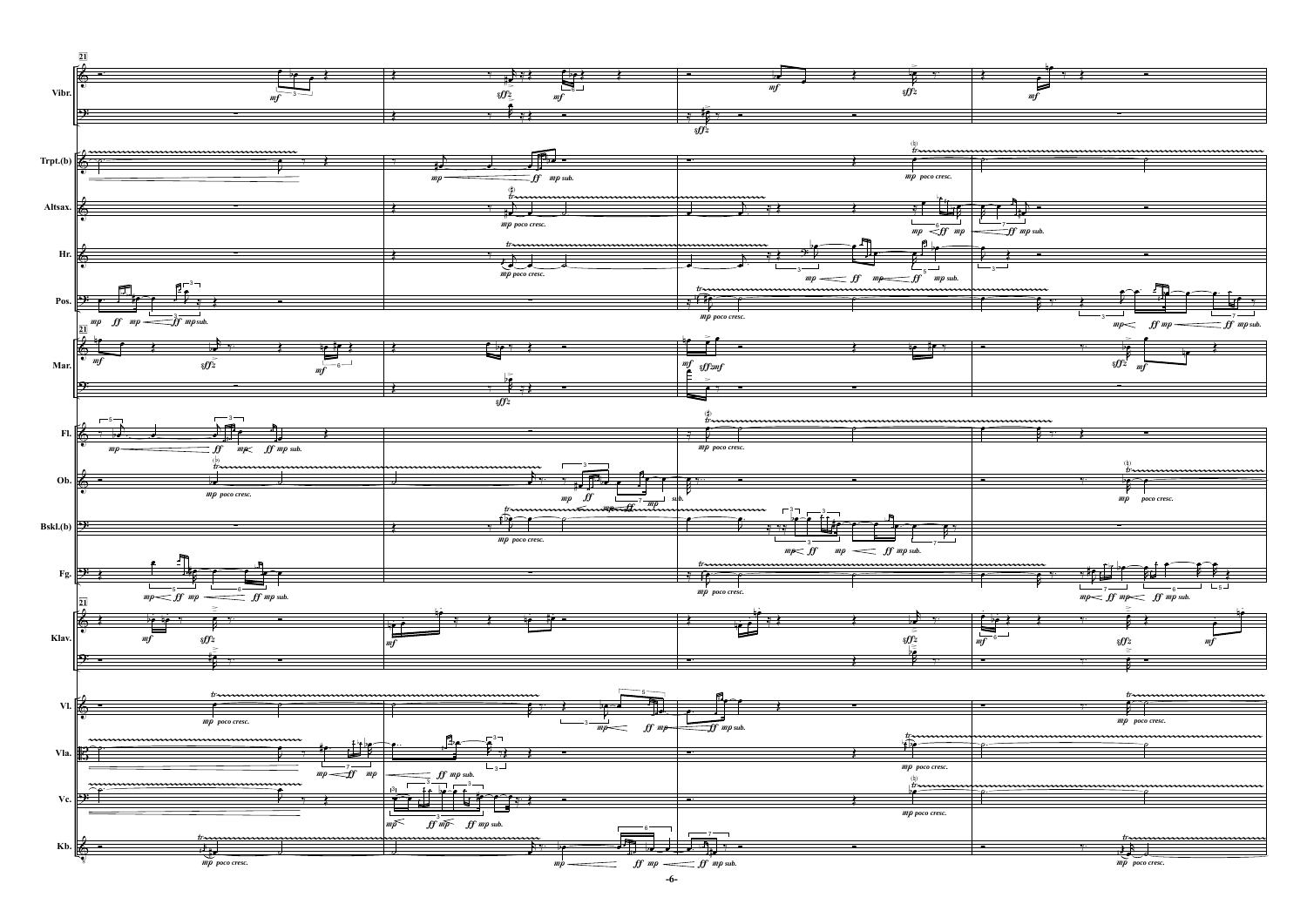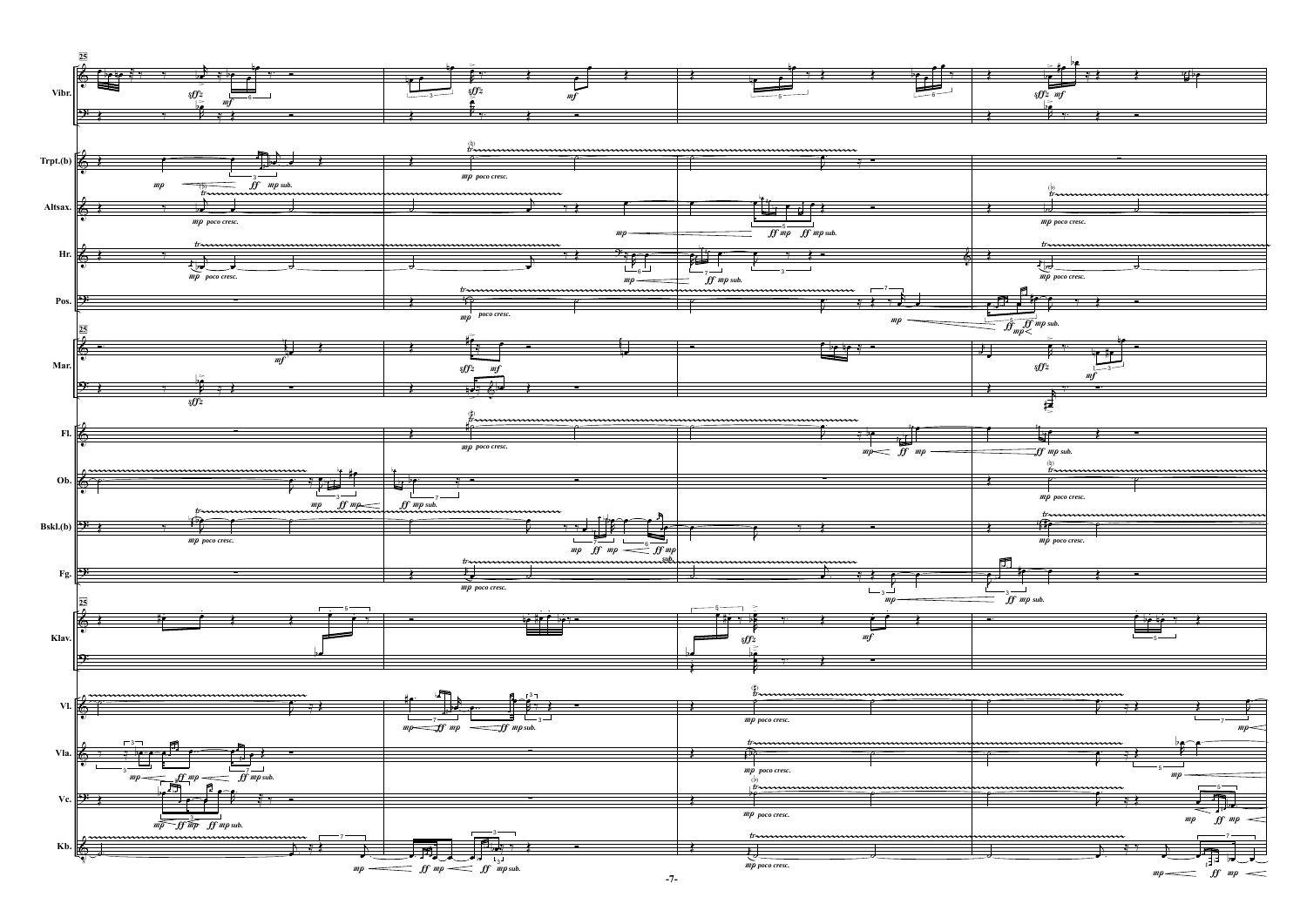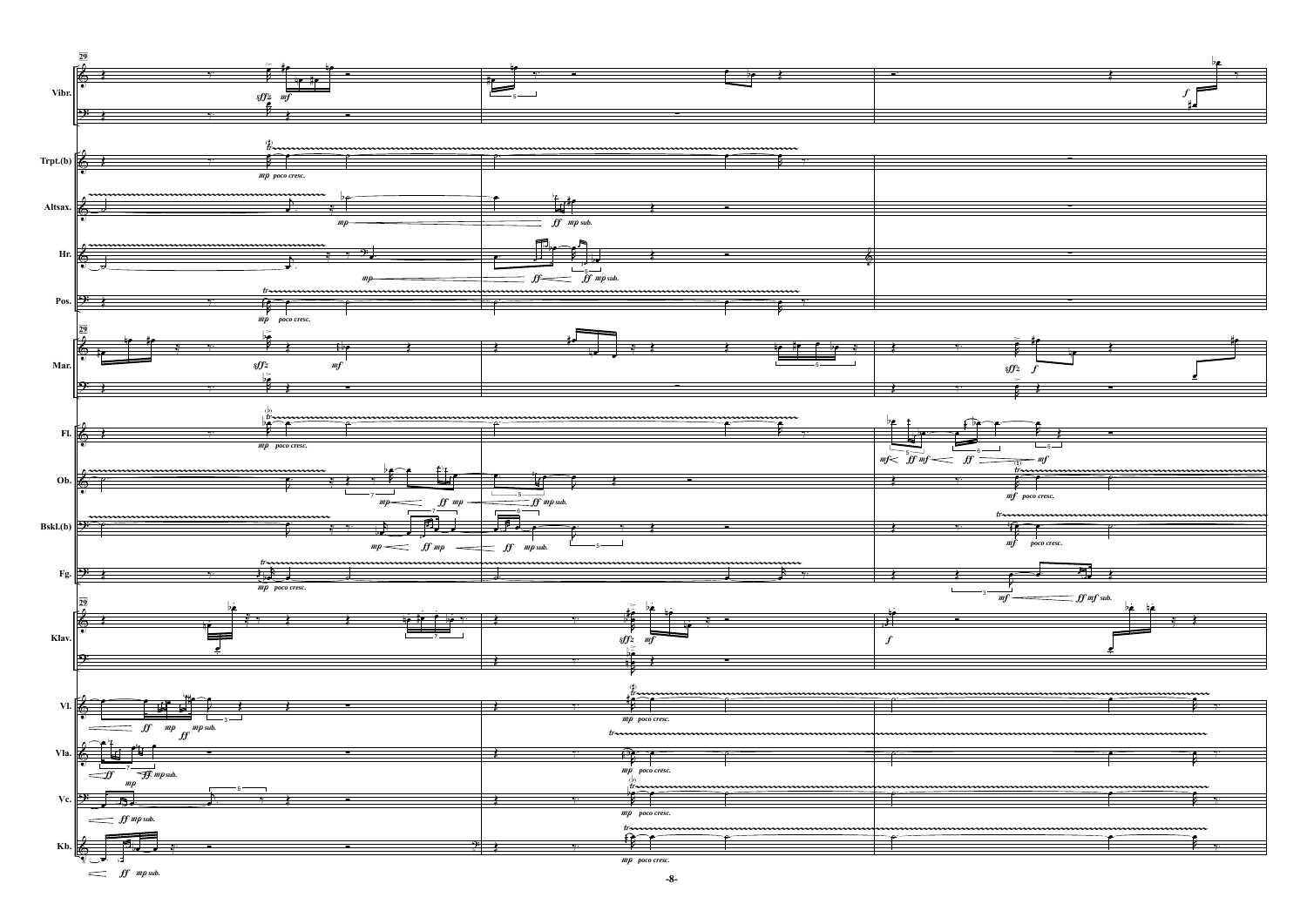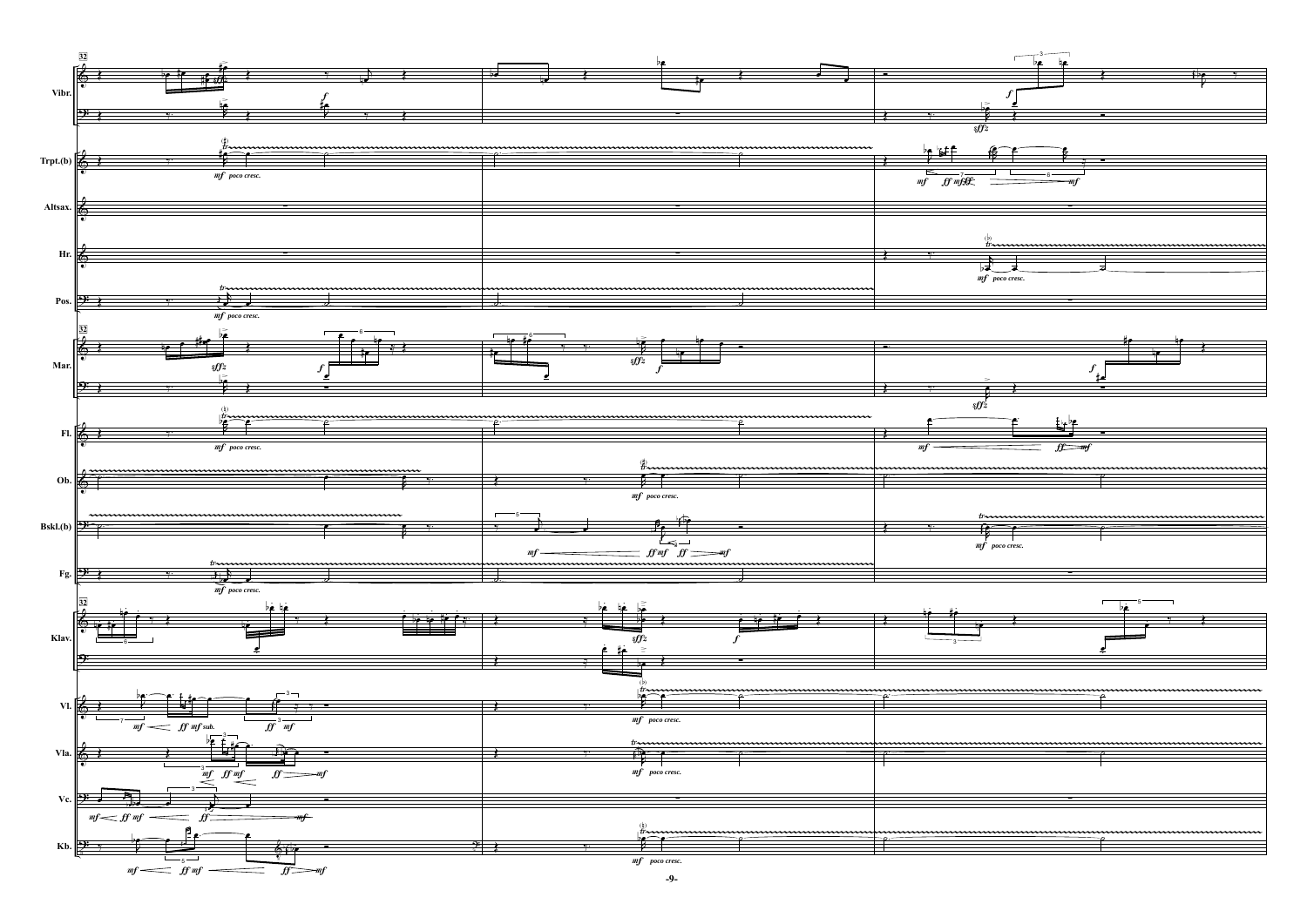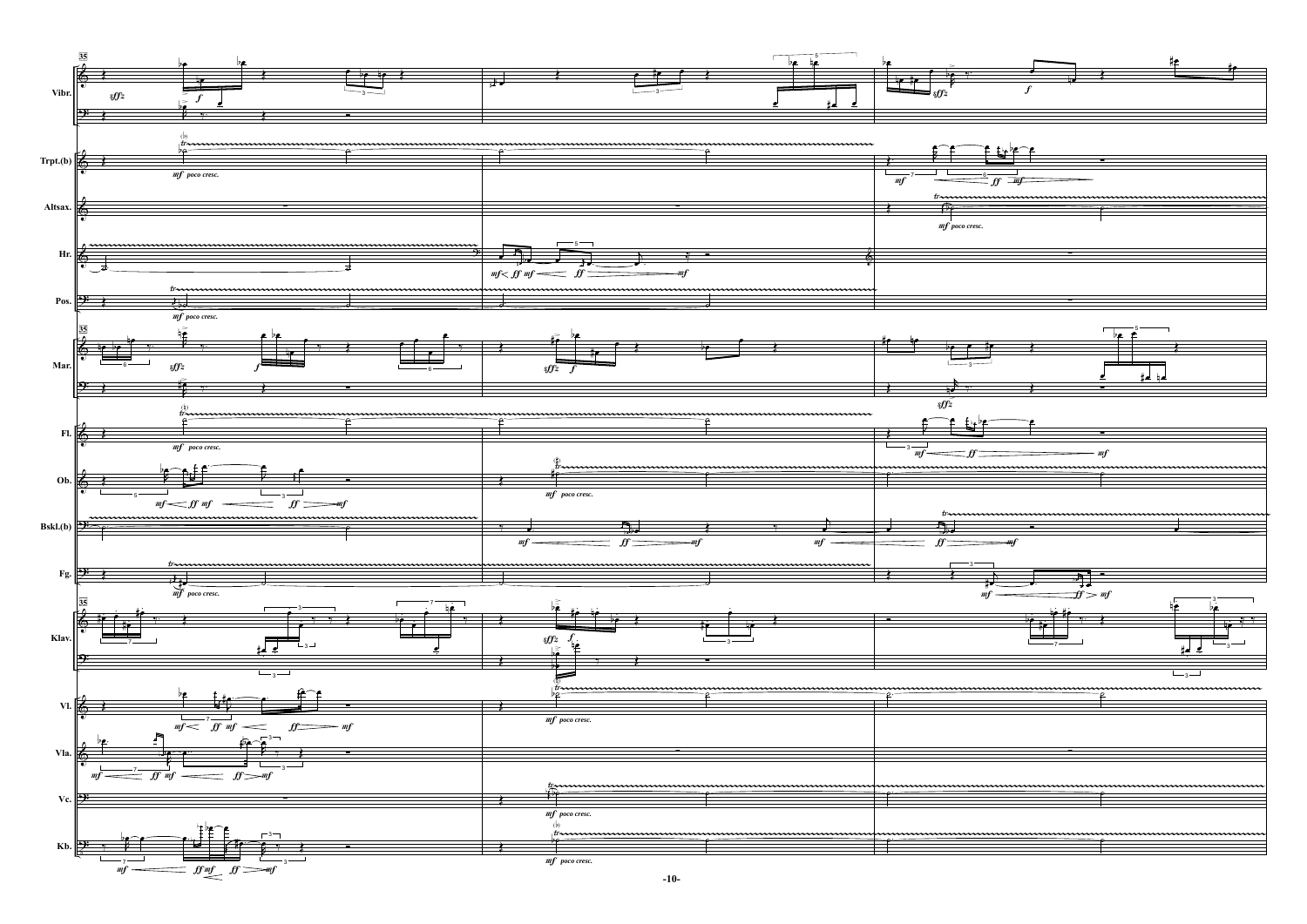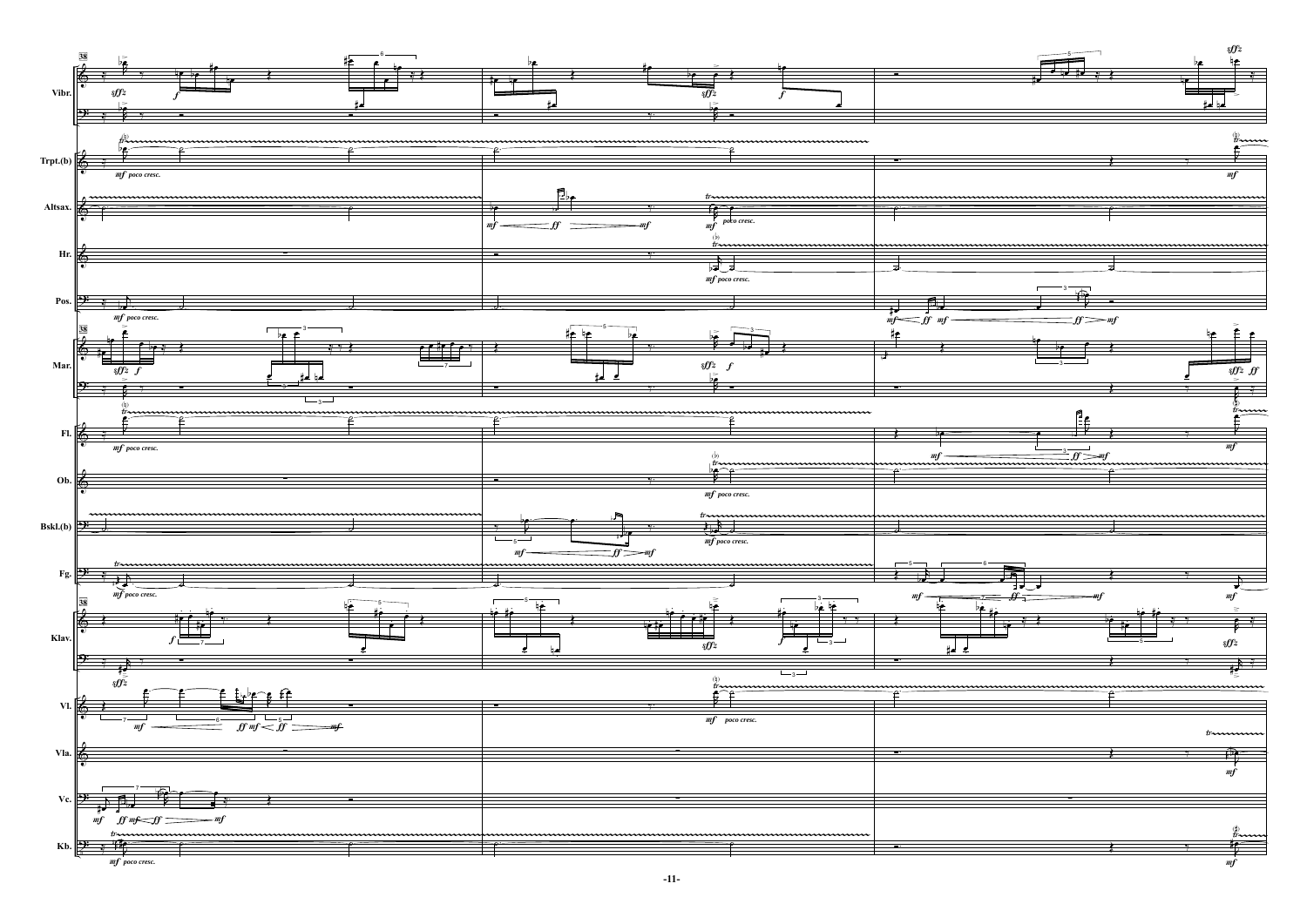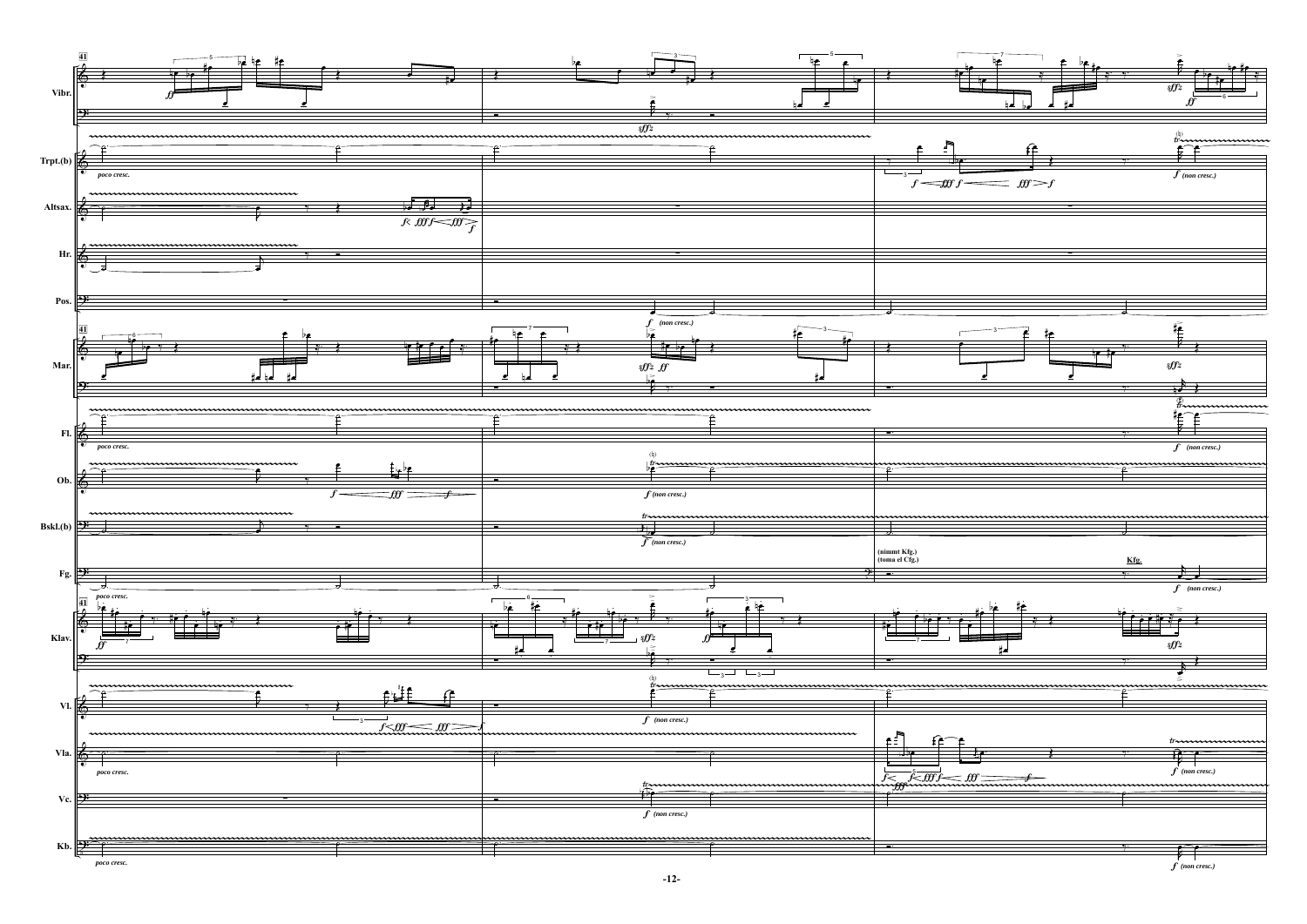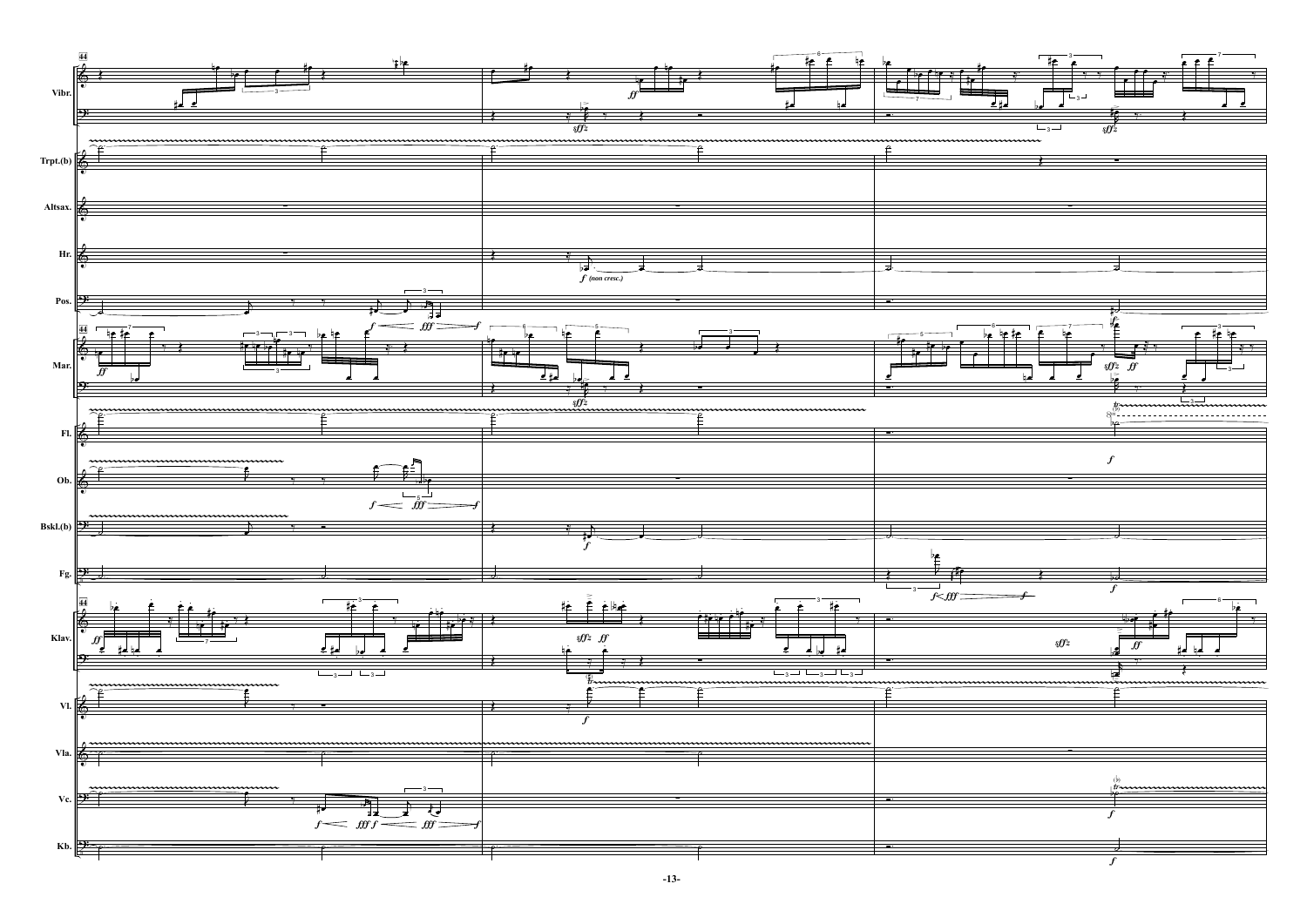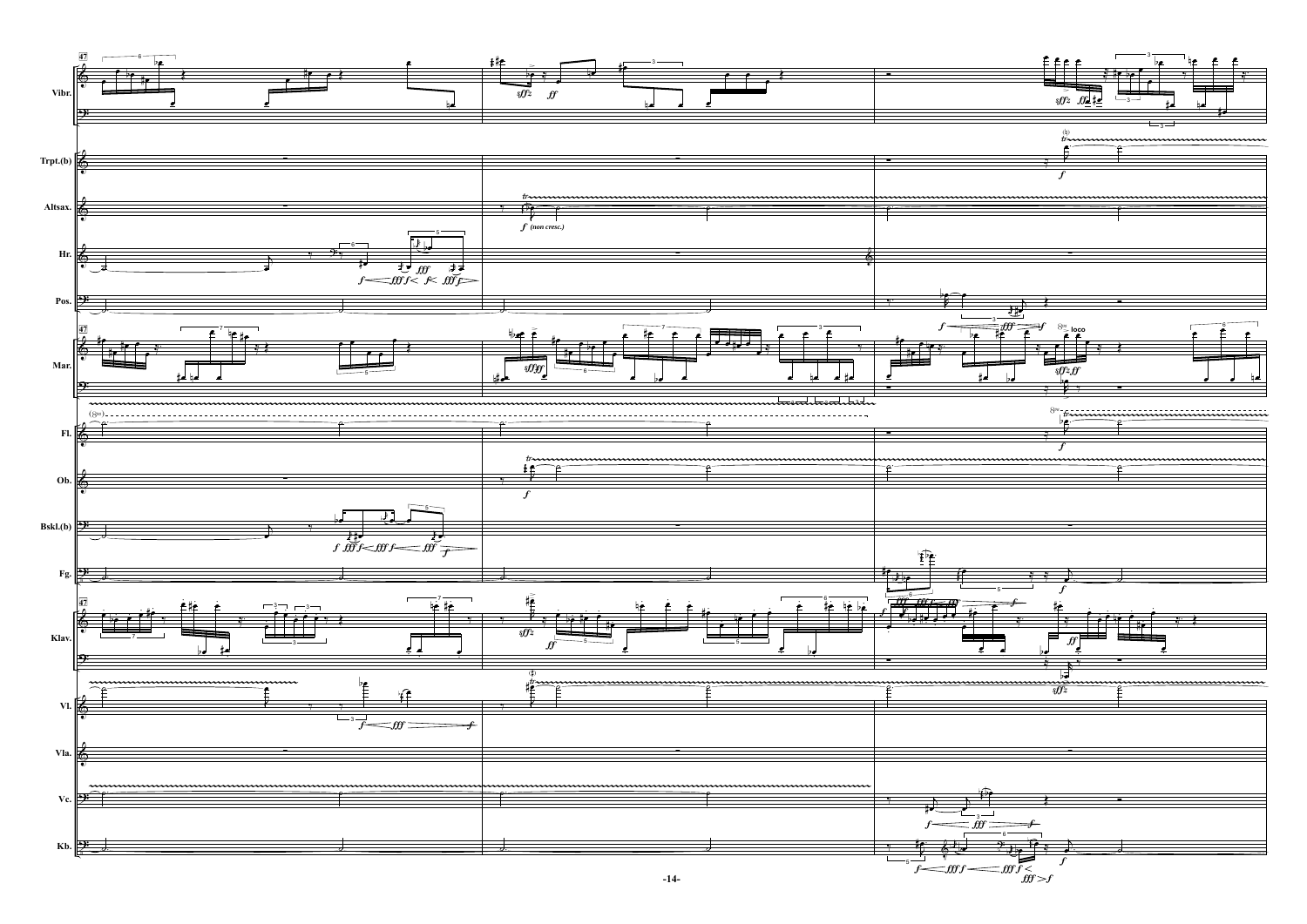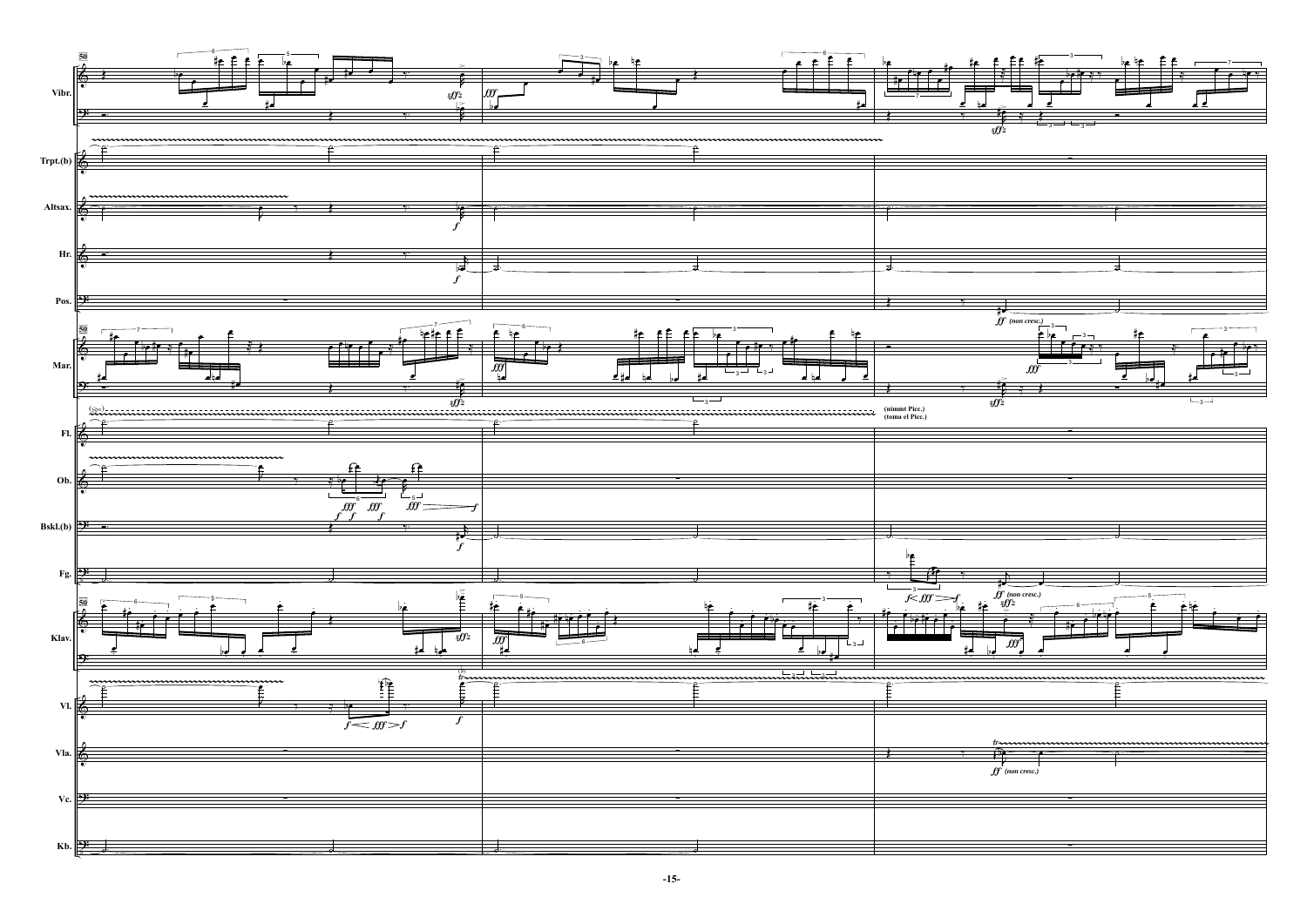![](_page_19_Figure_0.jpeg)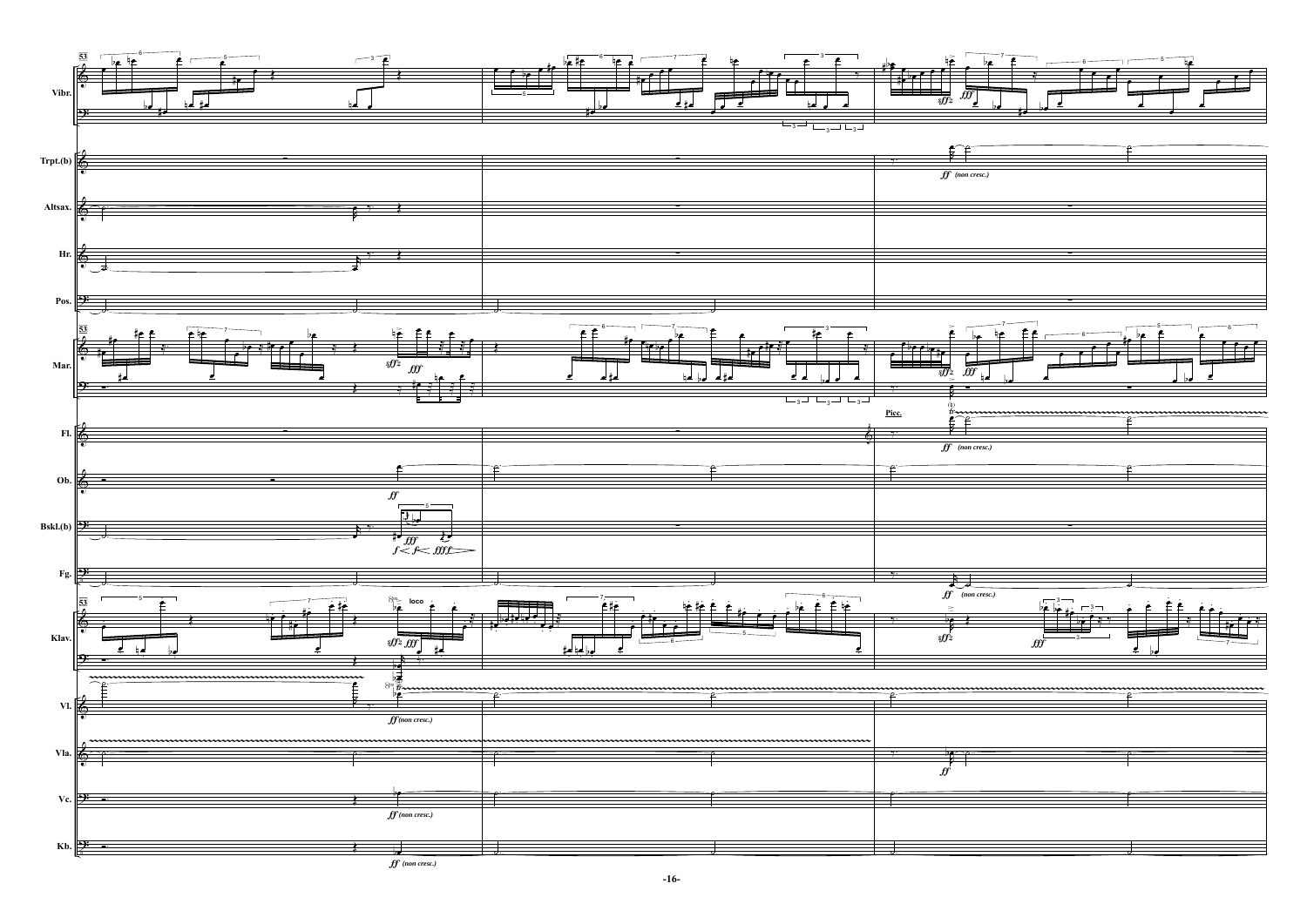![](_page_20_Figure_0.jpeg)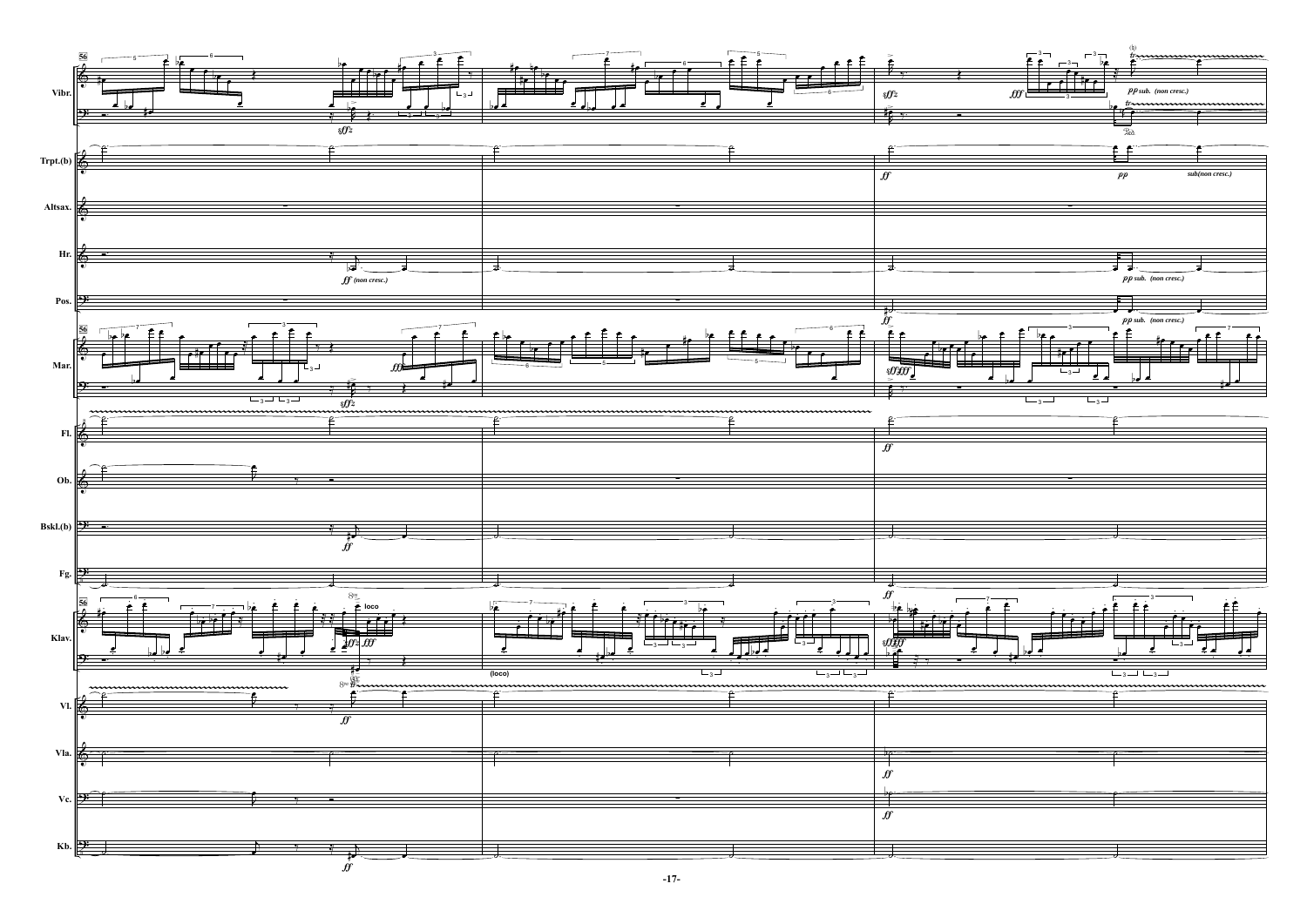![](_page_21_Figure_0.jpeg)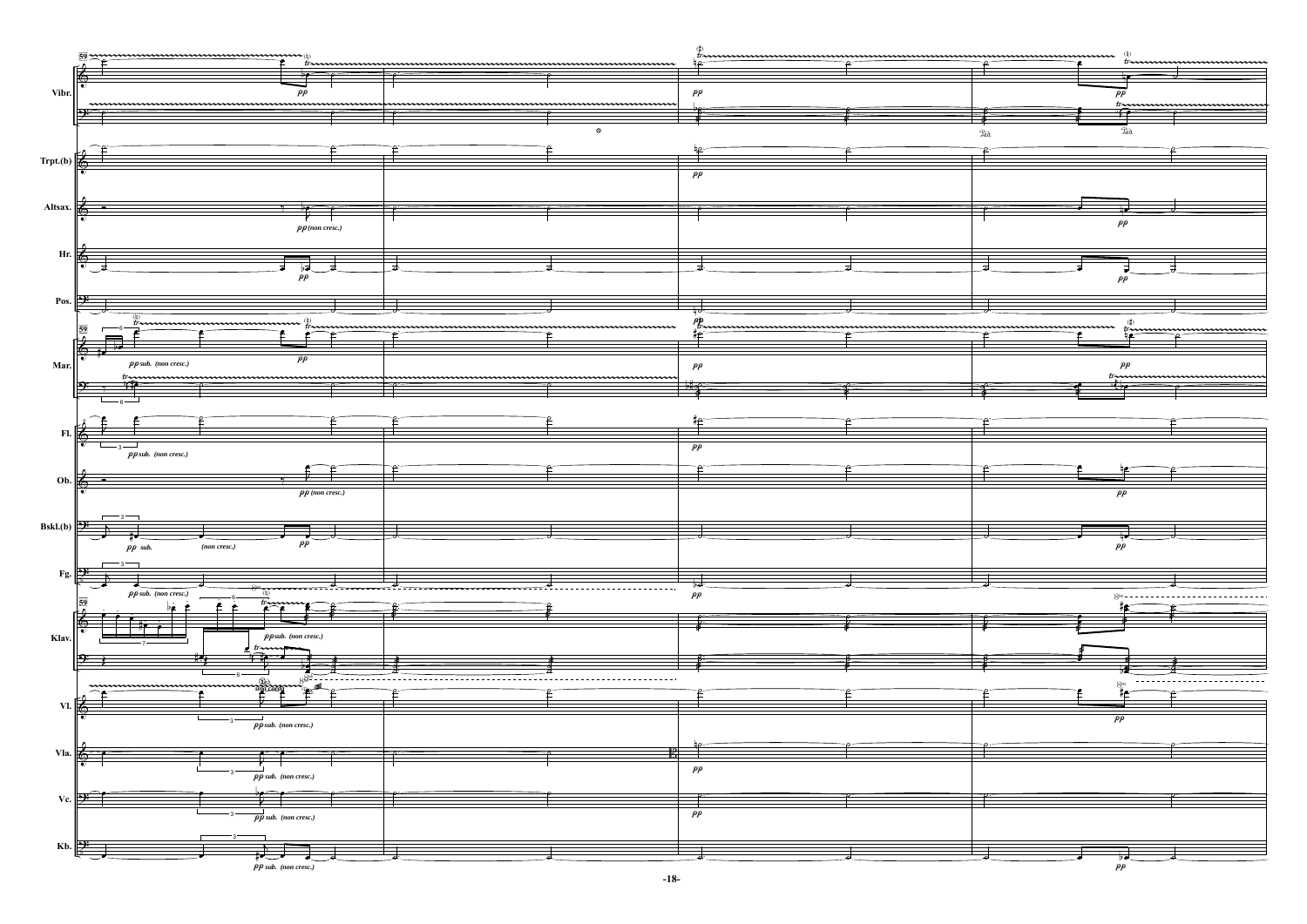![](_page_22_Figure_0.jpeg)

 $-19-$ 

|                                  | $\frac{1}{\sigma}$       |
|----------------------------------|--------------------------|
|                                  |                          |
|                                  |                          |
|                                  |                          |
|                                  |                          |
|                                  |                          |
|                                  |                          |
|                                  |                          |
|                                  | $\cdot$                  |
|                                  |                          |
|                                  |                          |
|                                  |                          |
|                                  |                          |
|                                  | $\overline{\mathcal{A}}$ |
|                                  | $p_i$                    |
|                                  |                          |
|                                  |                          |
|                                  |                          |
|                                  |                          |
|                                  |                          |
|                                  |                          |
|                                  |                          |
|                                  |                          |
|                                  |                          |
|                                  |                          |
|                                  |                          |
|                                  |                          |
|                                  |                          |
|                                  |                          |
|                                  |                          |
|                                  |                          |
|                                  |                          |
|                                  |                          |
|                                  |                          |
|                                  |                          |
| $\frac{1}{\cdot}$                | $\overline{\phantom{a}}$ |
|                                  |                          |
|                                  |                          |
| <u>e de la provincia de la p</u> |                          |
|                                  |                          |
|                                  |                          |
|                                  |                          |
|                                  |                          |
|                                  |                          |
|                                  |                          |
|                                  |                          |
|                                  |                          |
| $\overline{a}$                   |                          |
|                                  |                          |
|                                  |                          |
|                                  |                          |
|                                  |                          |
|                                  |                          |
| $\overline{\phantom{a}}$         |                          |
|                                  |                          |
|                                  |                          |
|                                  |                          |
|                                  |                          |
|                                  |                          |
|                                  |                          |
|                                  |                          |
|                                  |                          |
|                                  | $\overline{\phantom{a}}$ |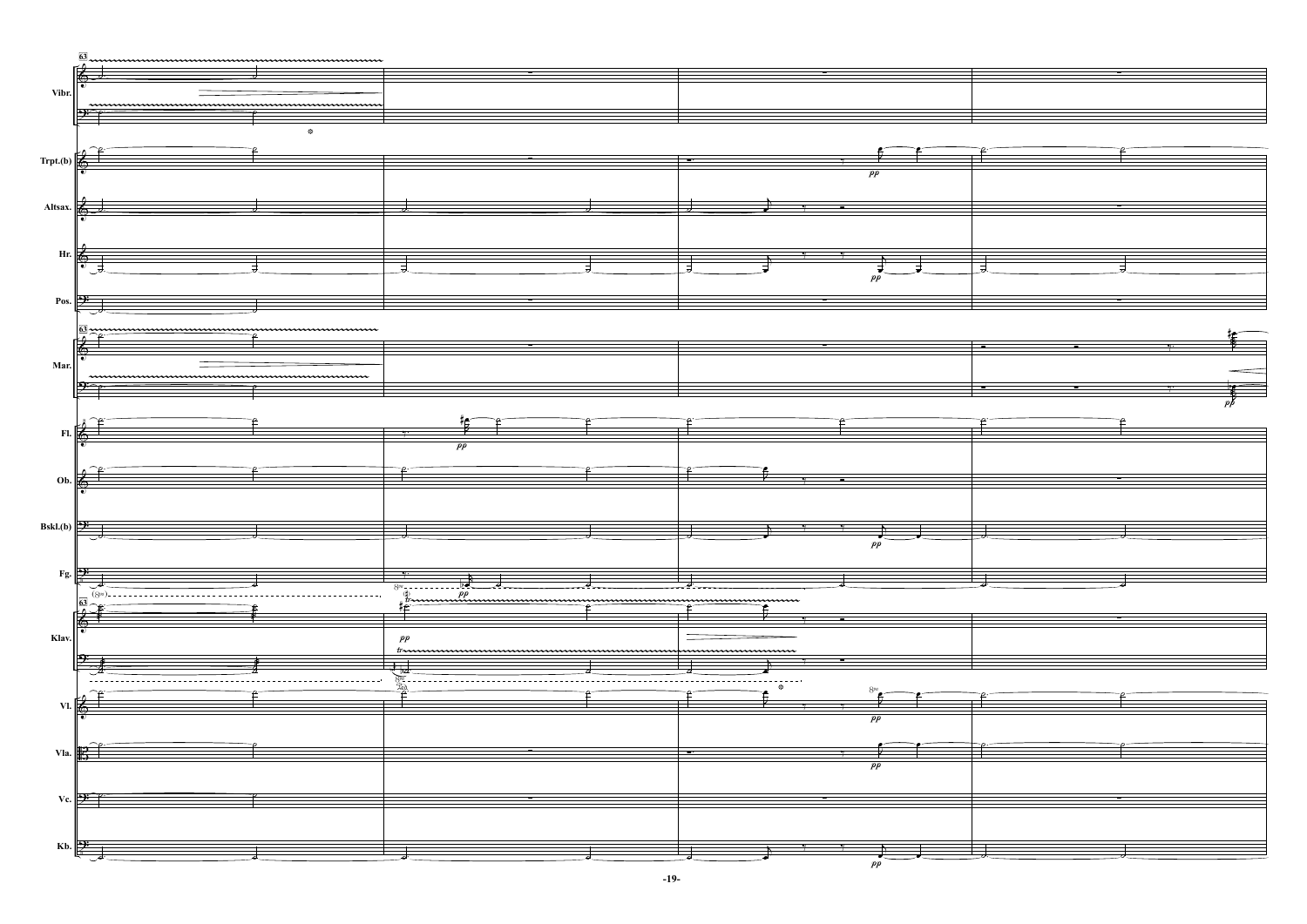![](_page_23_Figure_0.jpeg)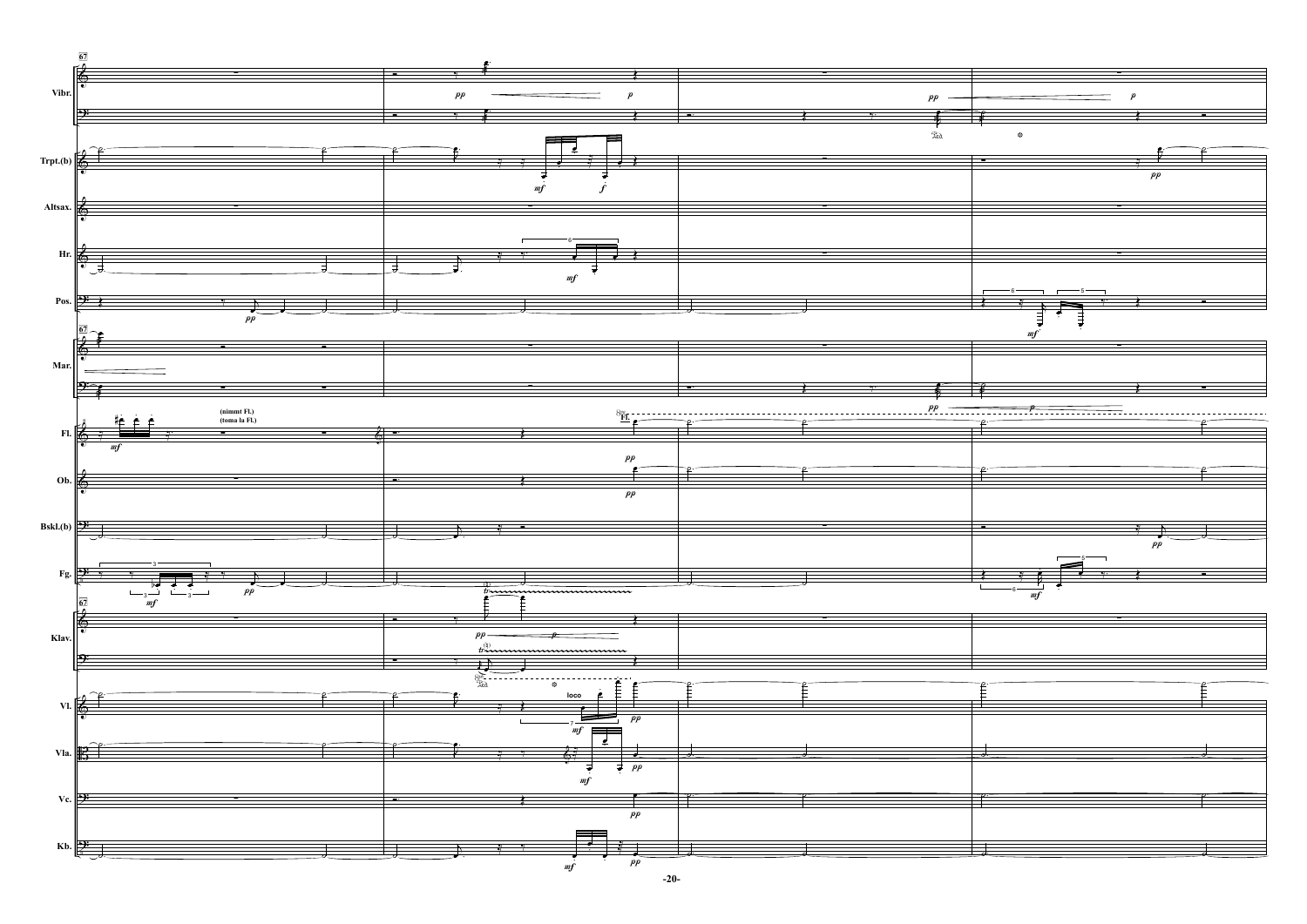![](_page_24_Figure_0.jpeg)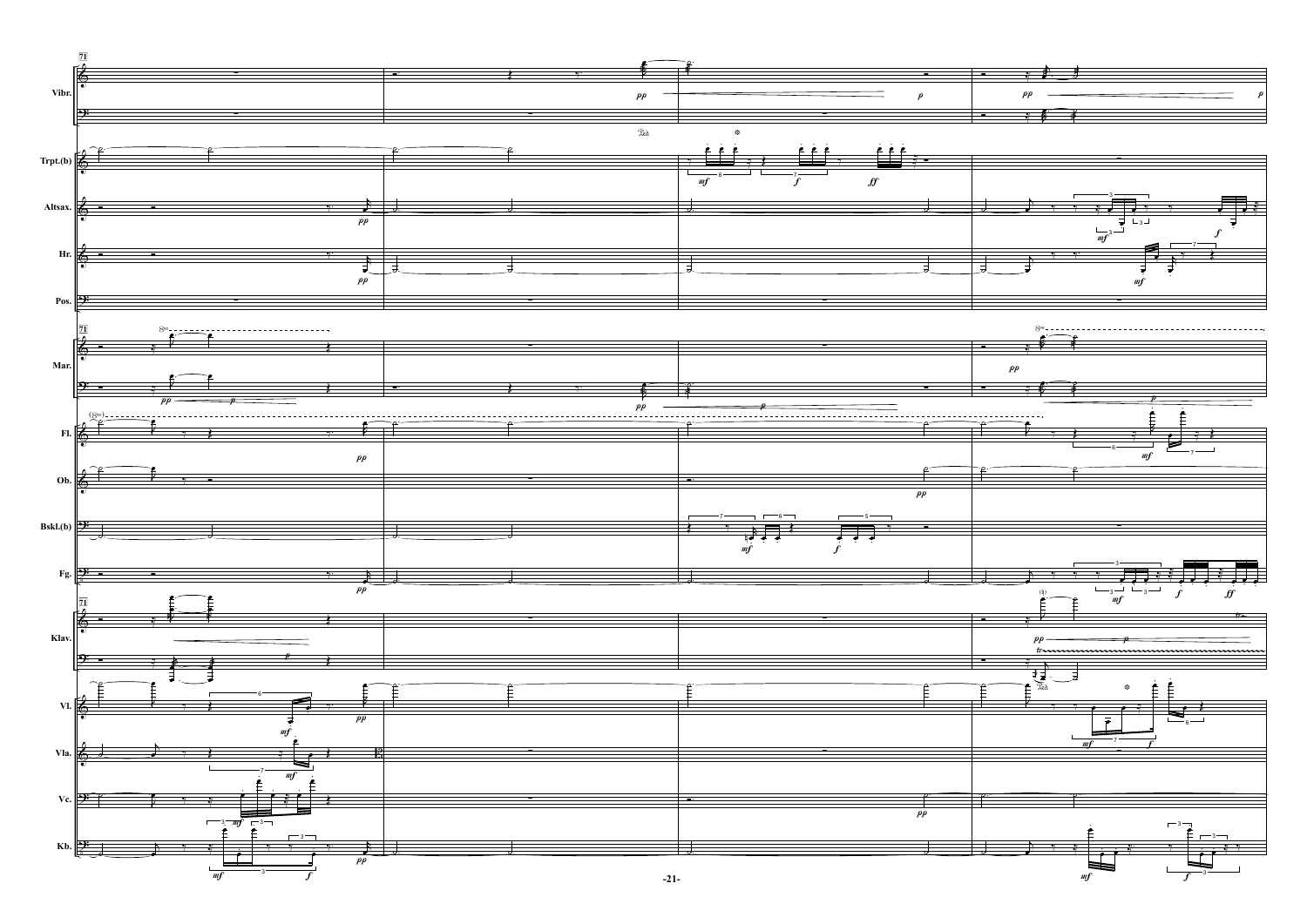![](_page_25_Figure_0.jpeg)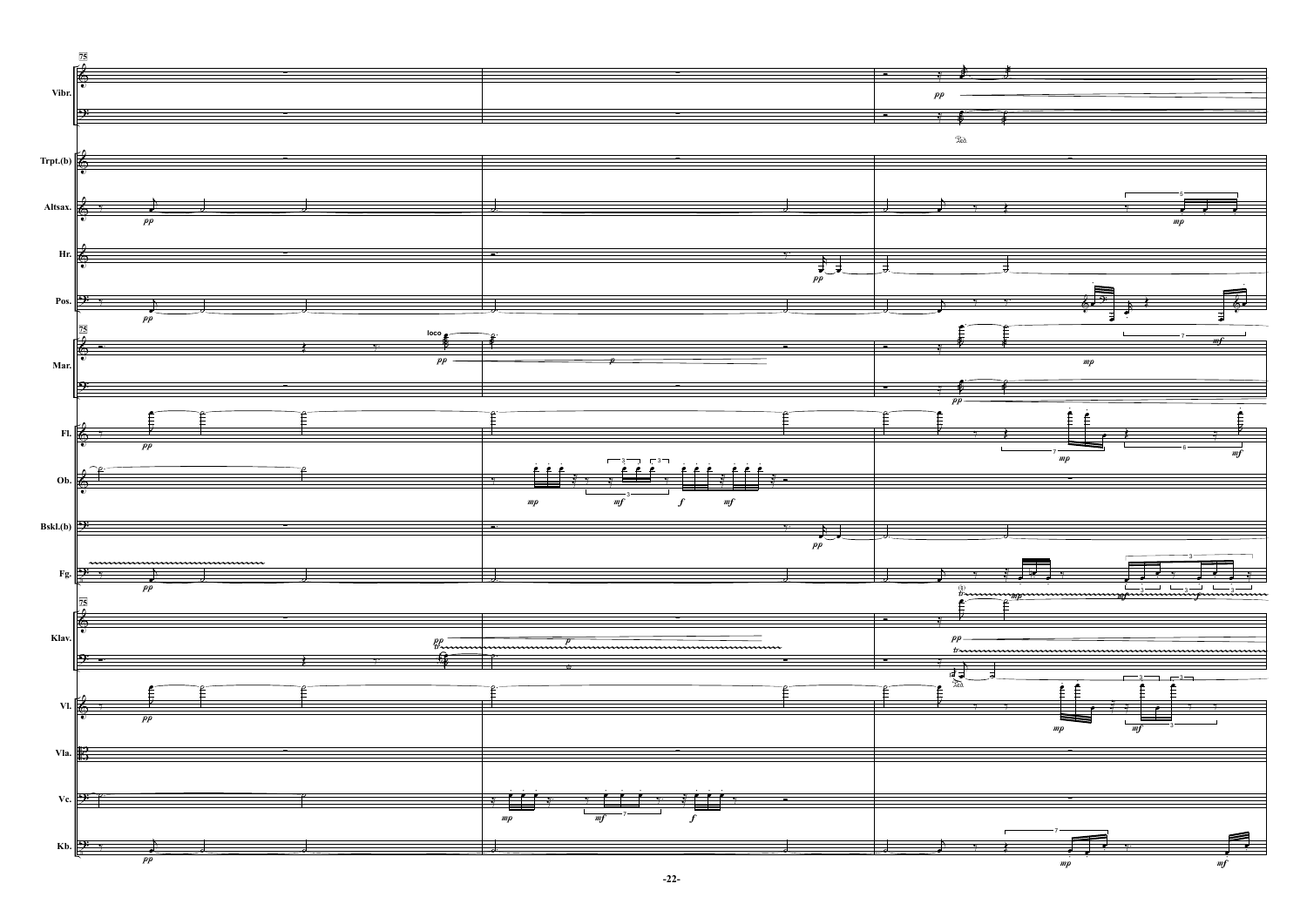![](_page_26_Figure_0.jpeg)

**-23-**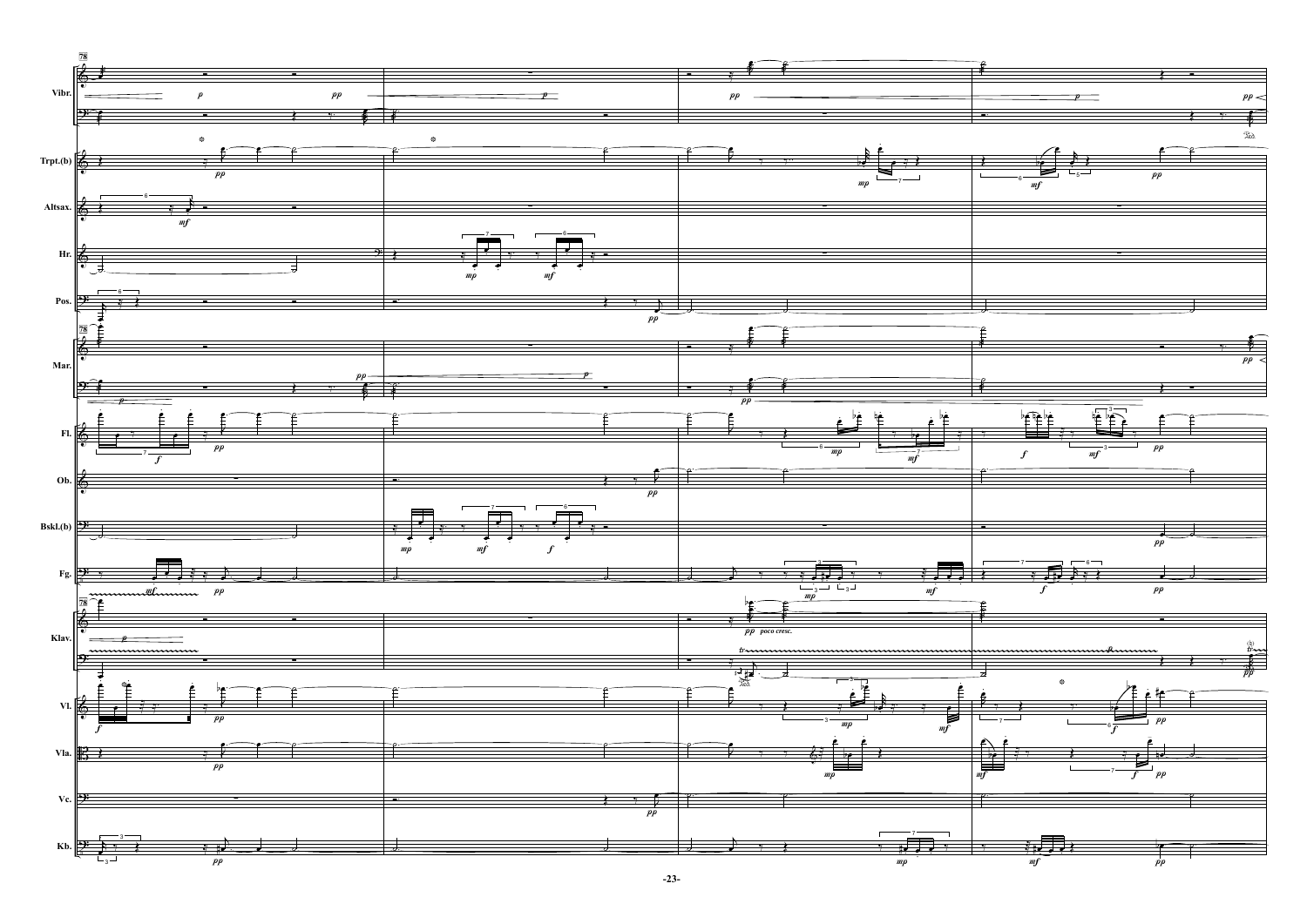![](_page_27_Figure_0.jpeg)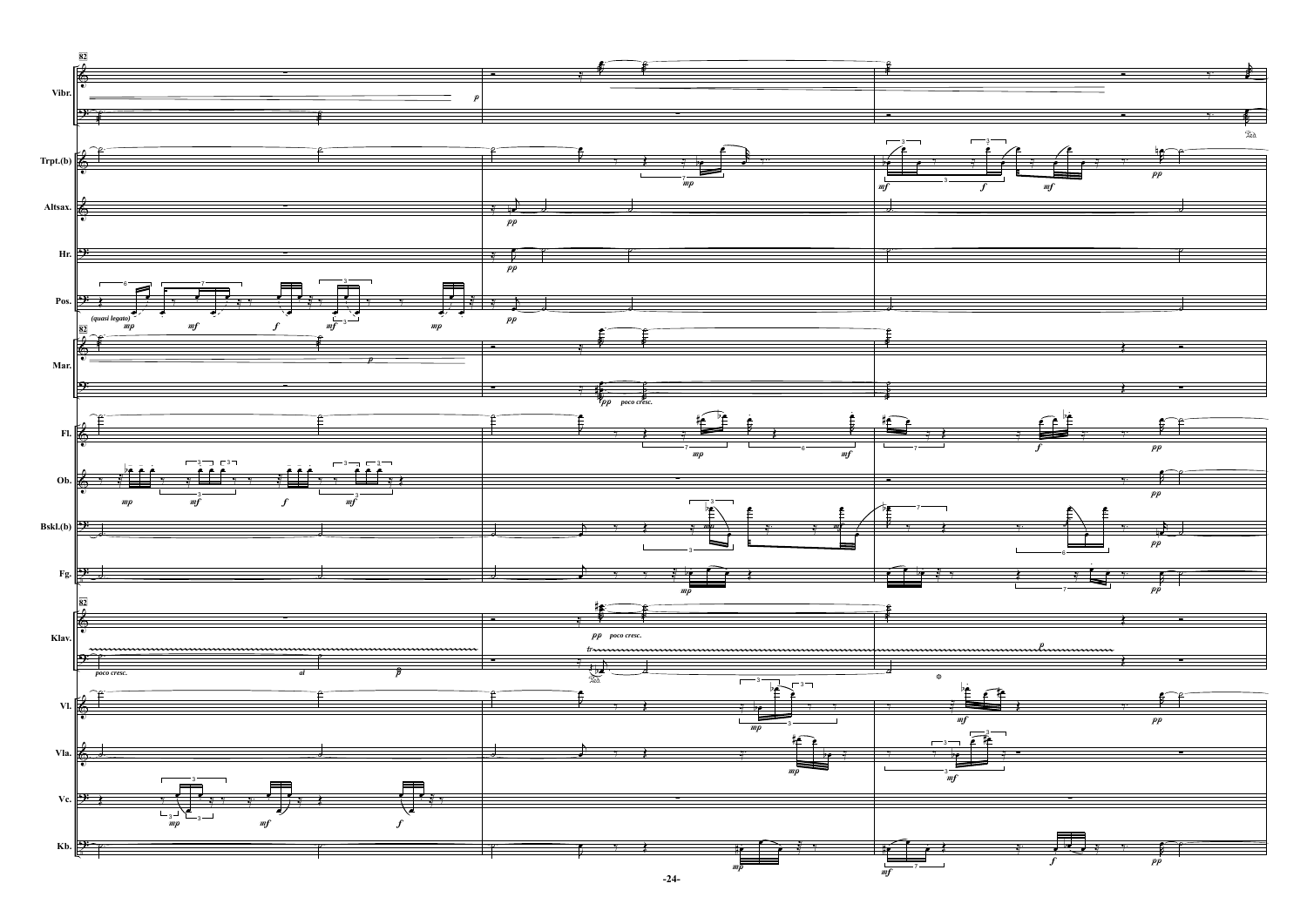![](_page_28_Figure_0.jpeg)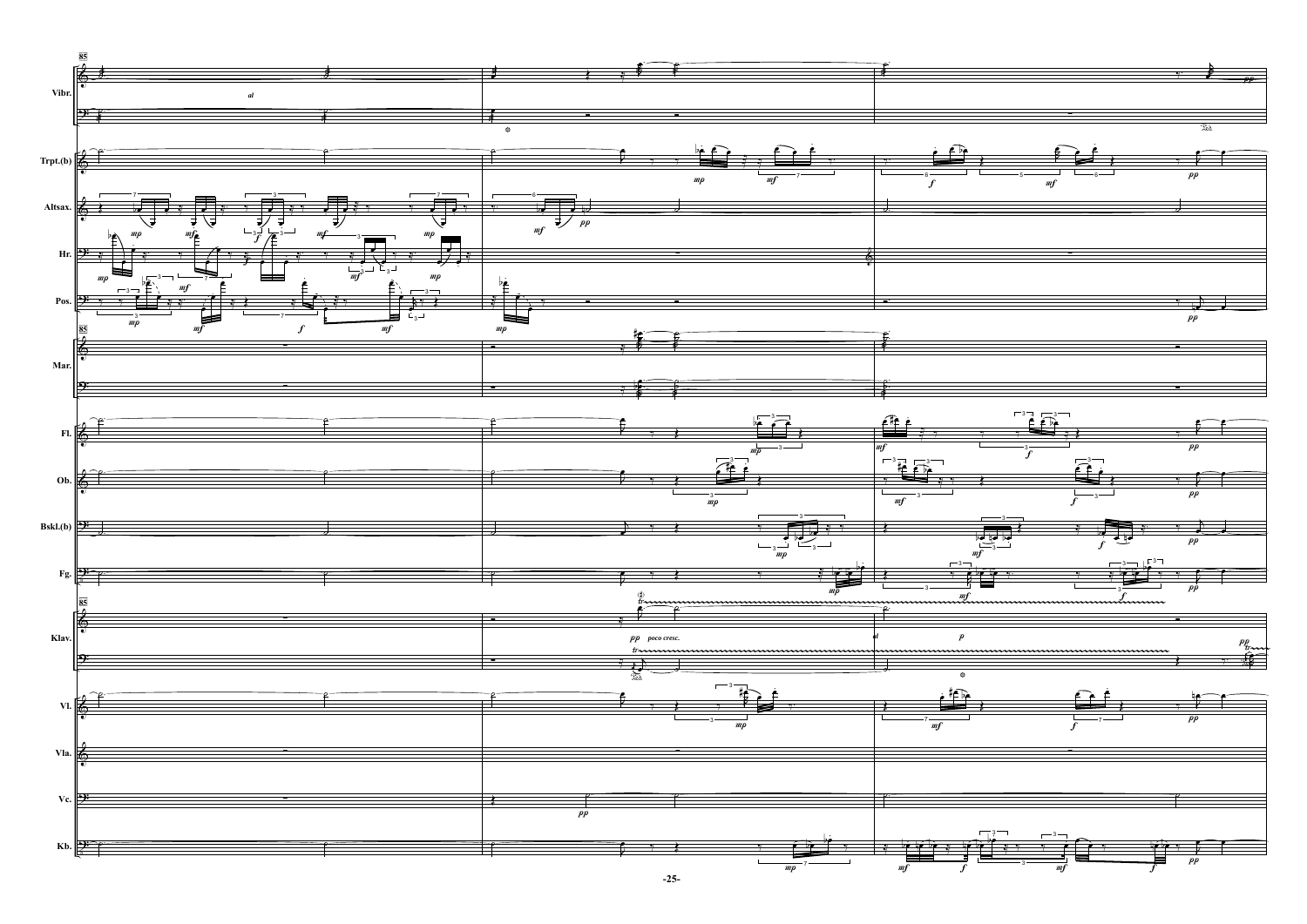![](_page_29_Figure_0.jpeg)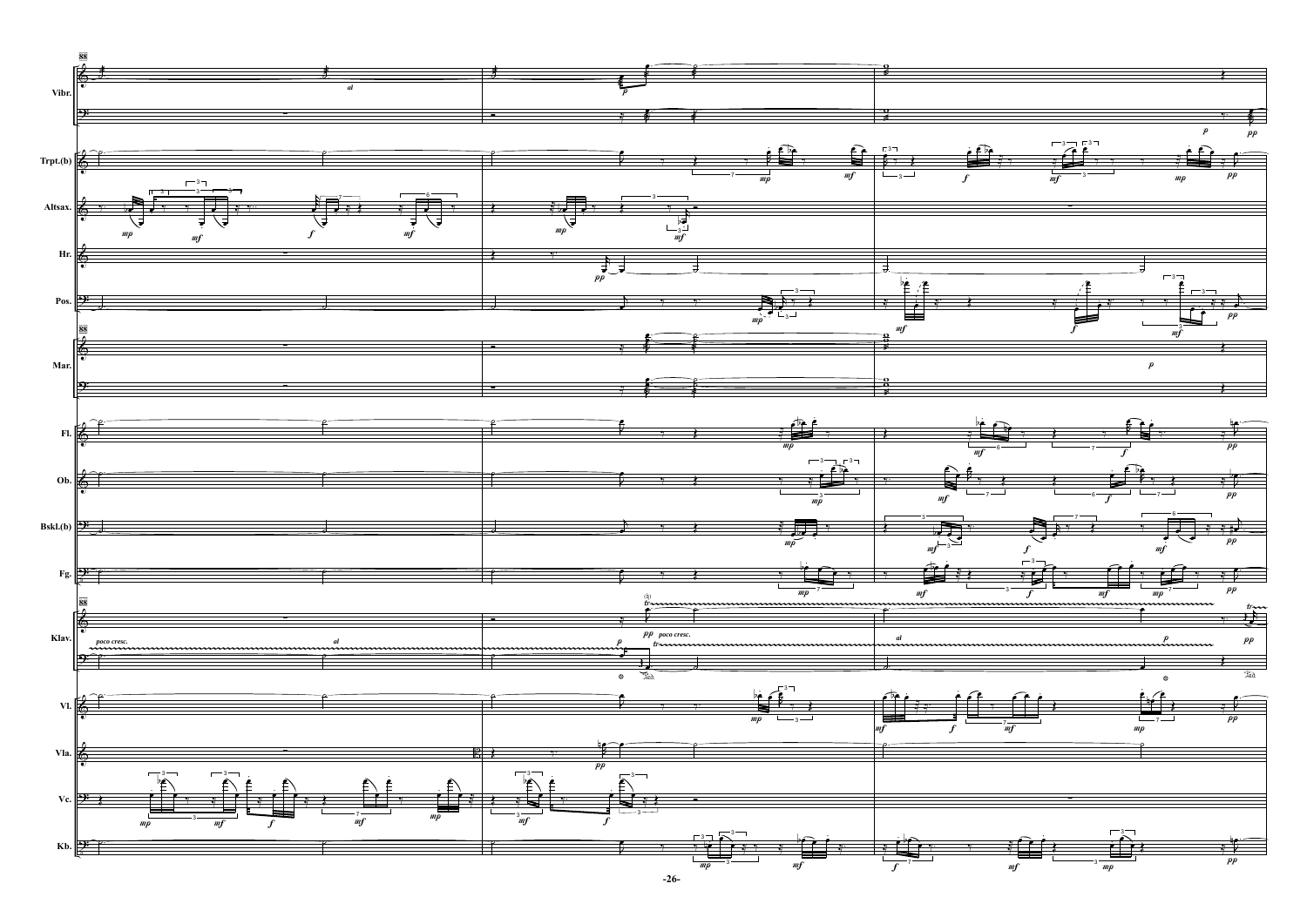![](_page_30_Figure_0.jpeg)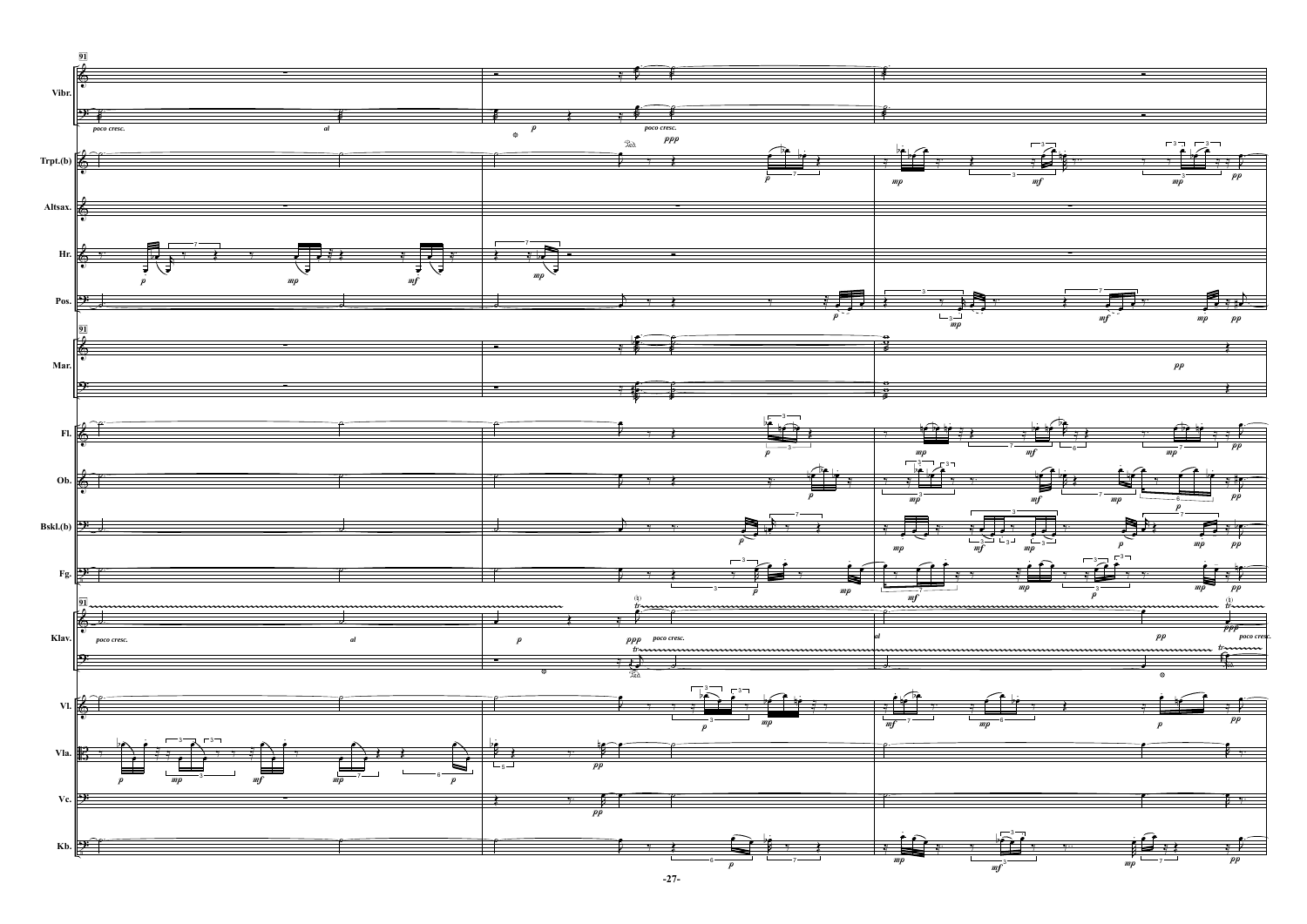![](_page_31_Figure_0.jpeg)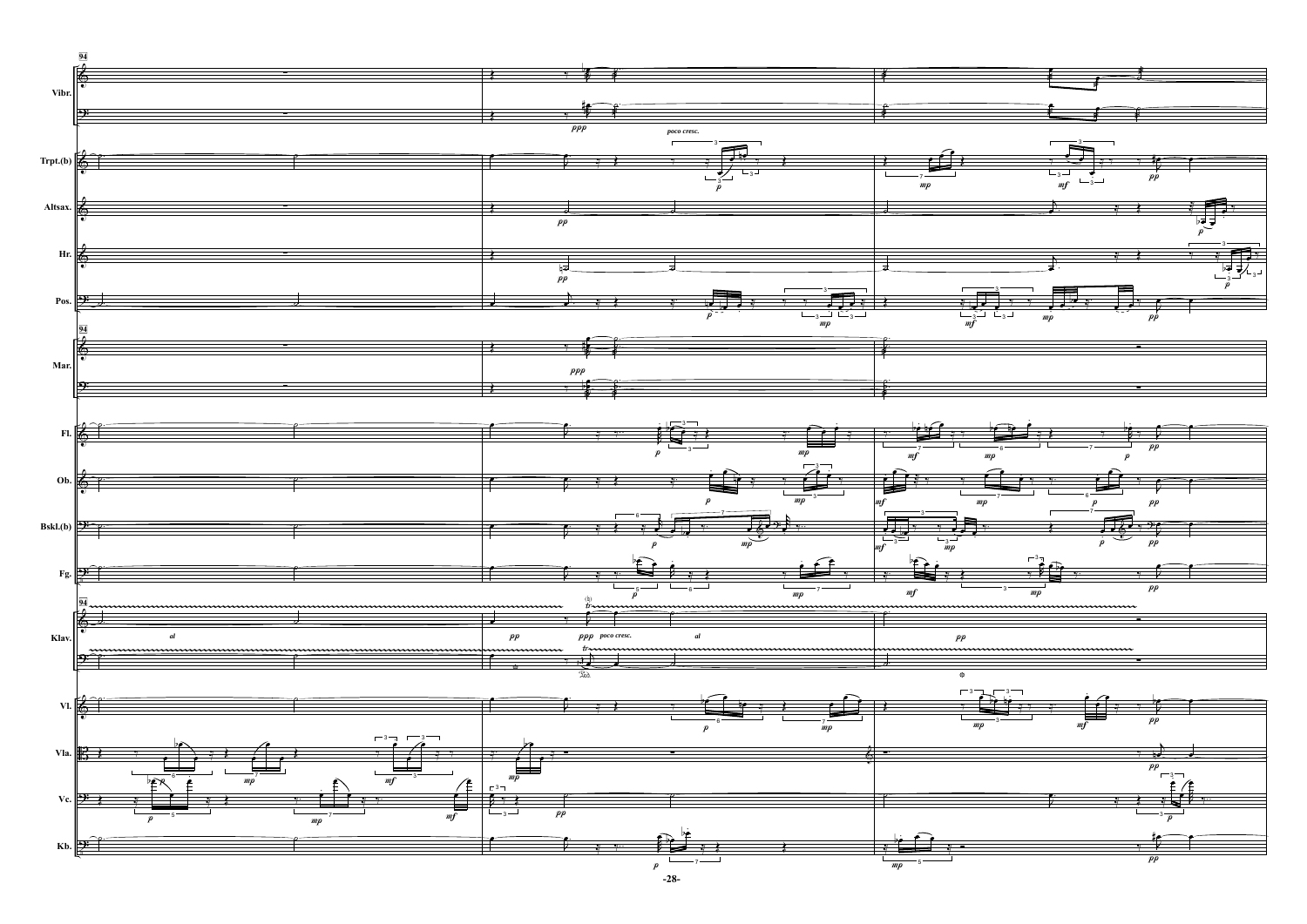![](_page_32_Figure_0.jpeg)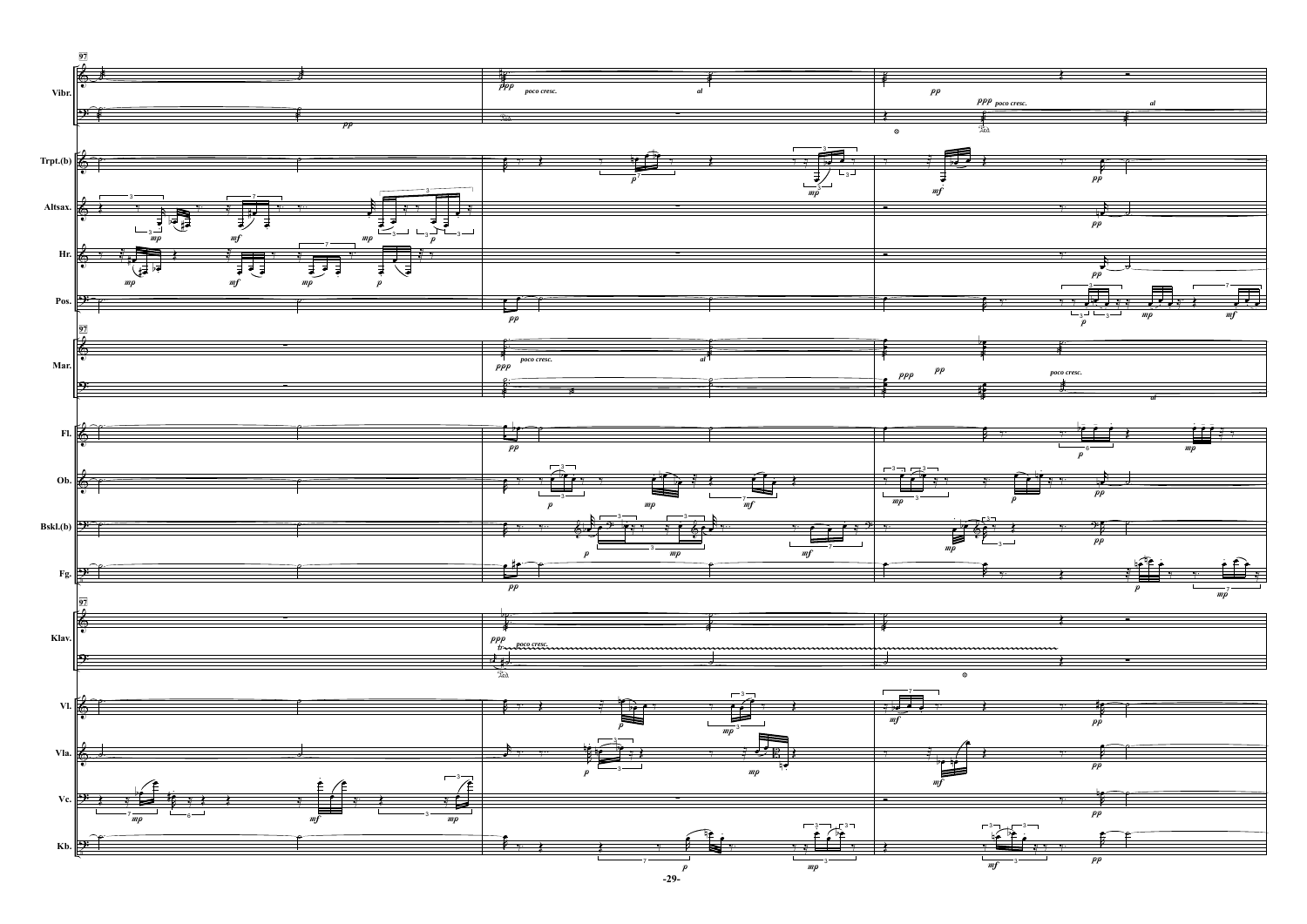![](_page_33_Figure_0.jpeg)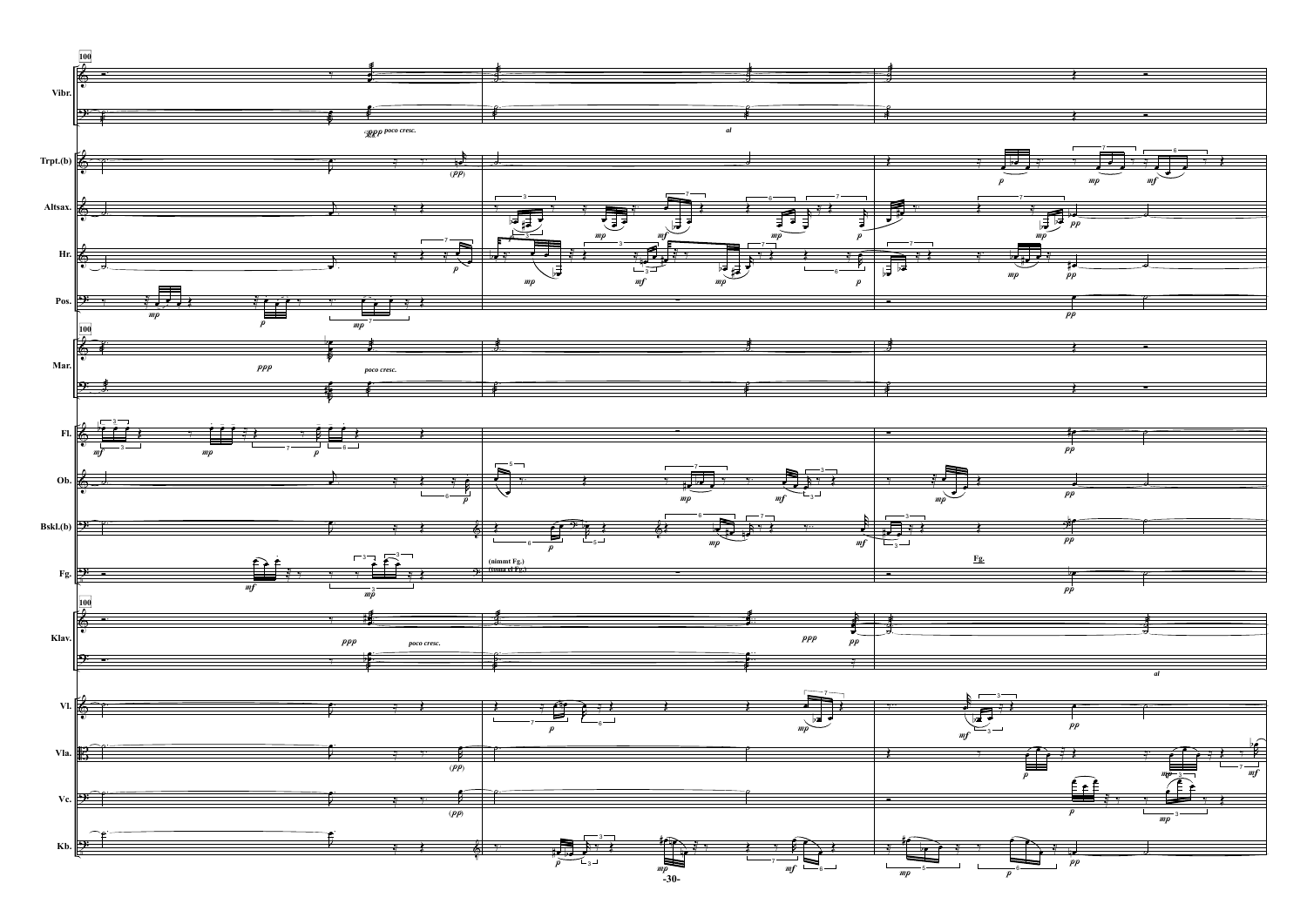![](_page_34_Figure_0.jpeg)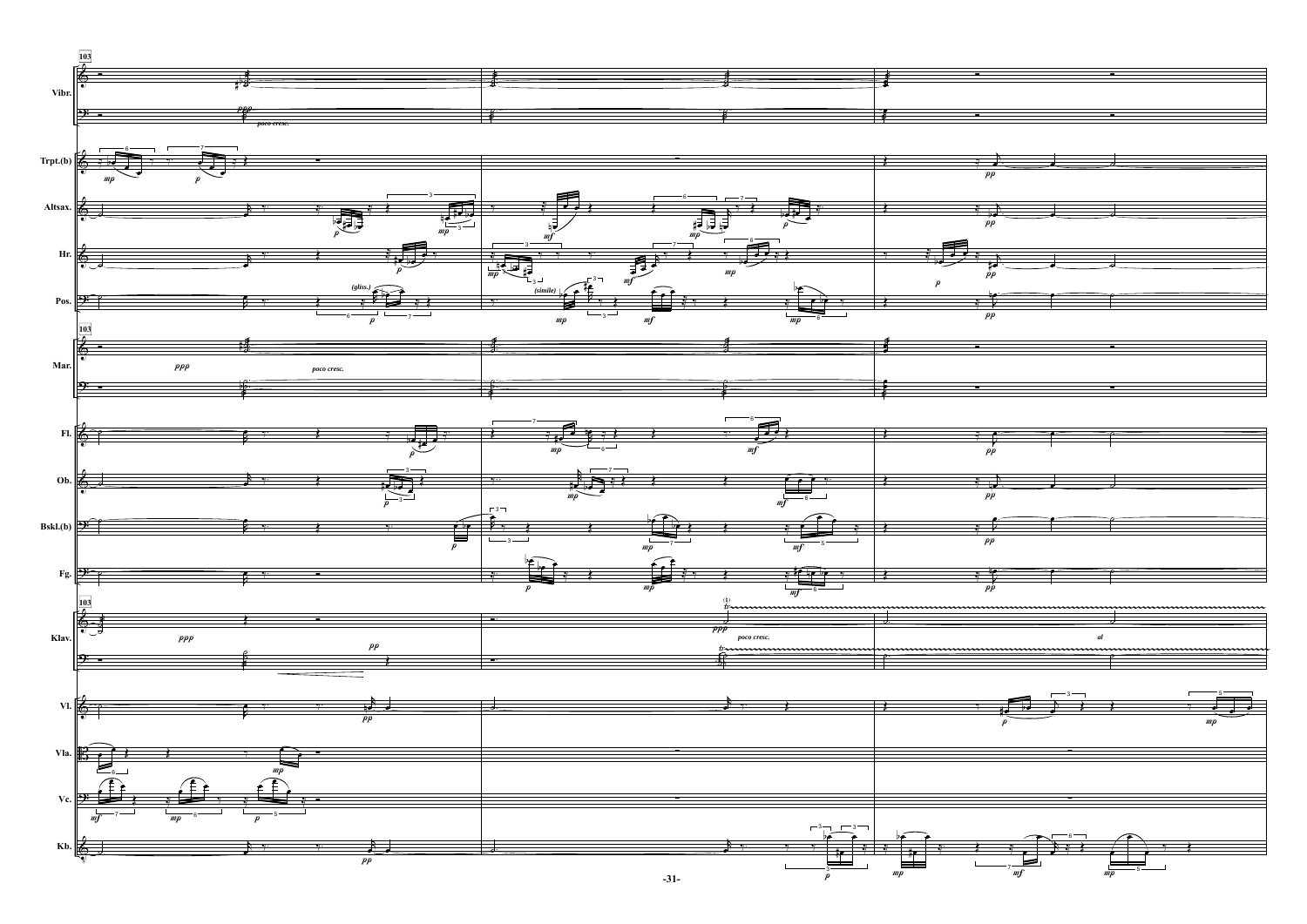![](_page_35_Figure_0.jpeg)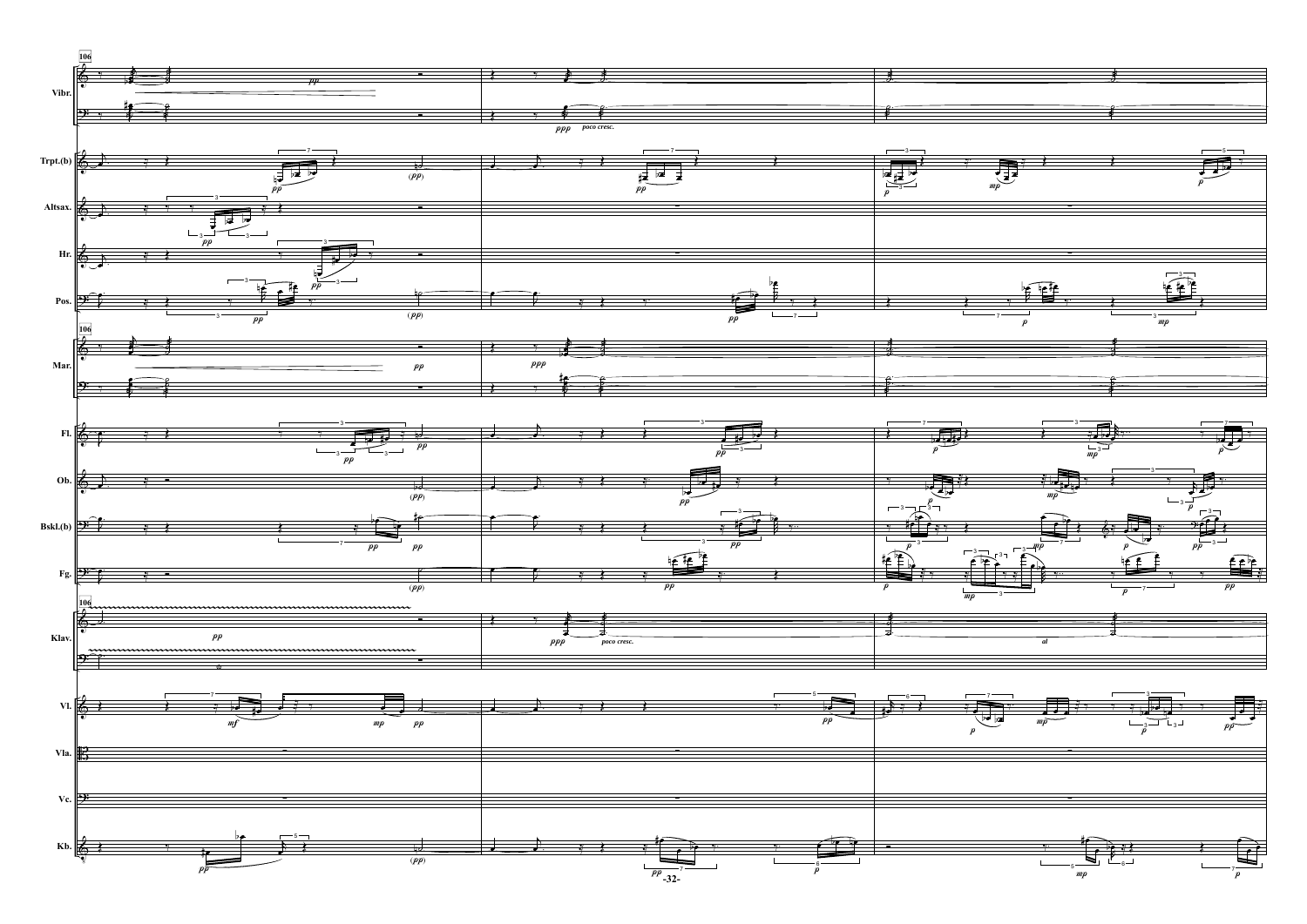![](_page_36_Figure_0.jpeg)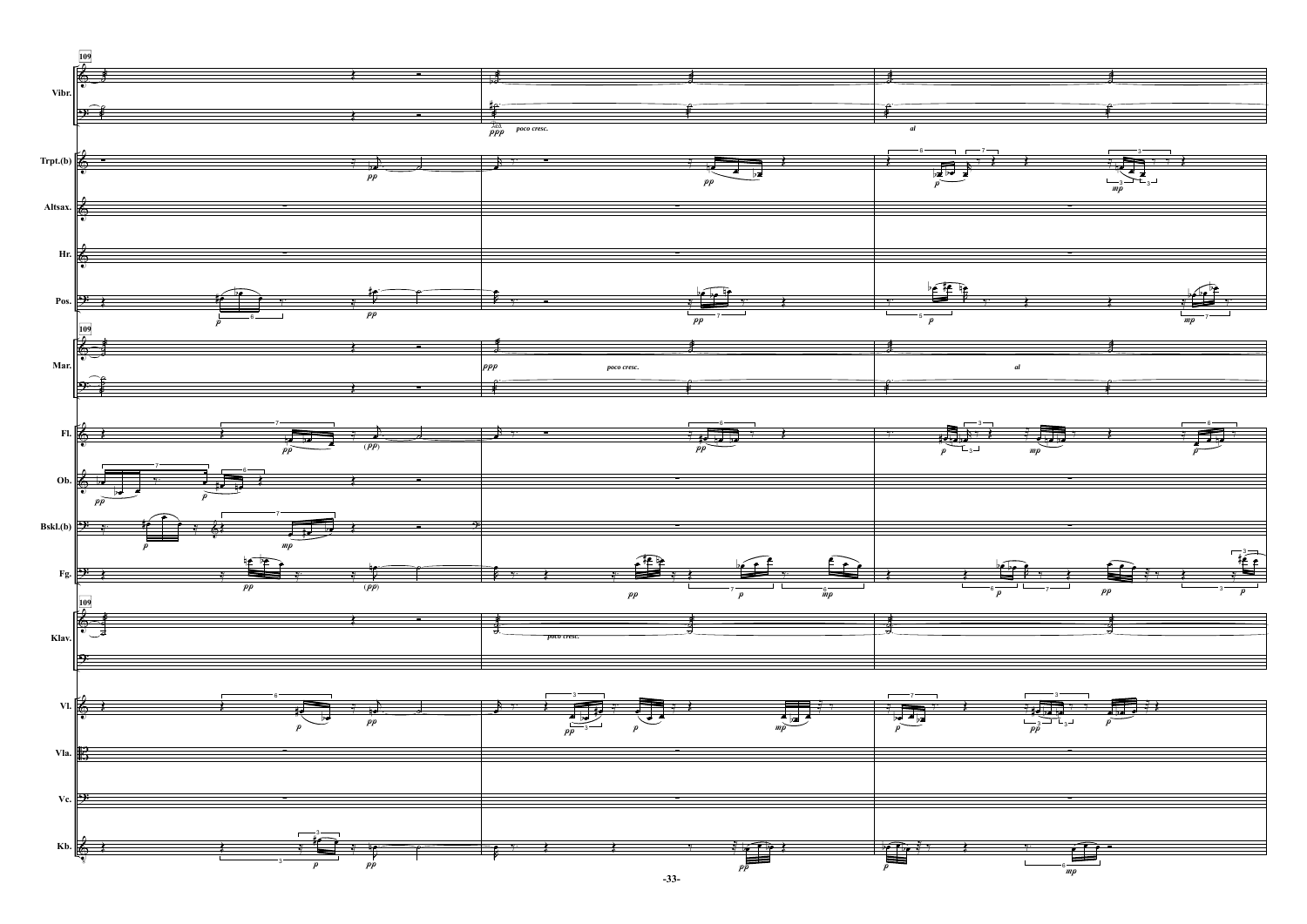![](_page_37_Figure_0.jpeg)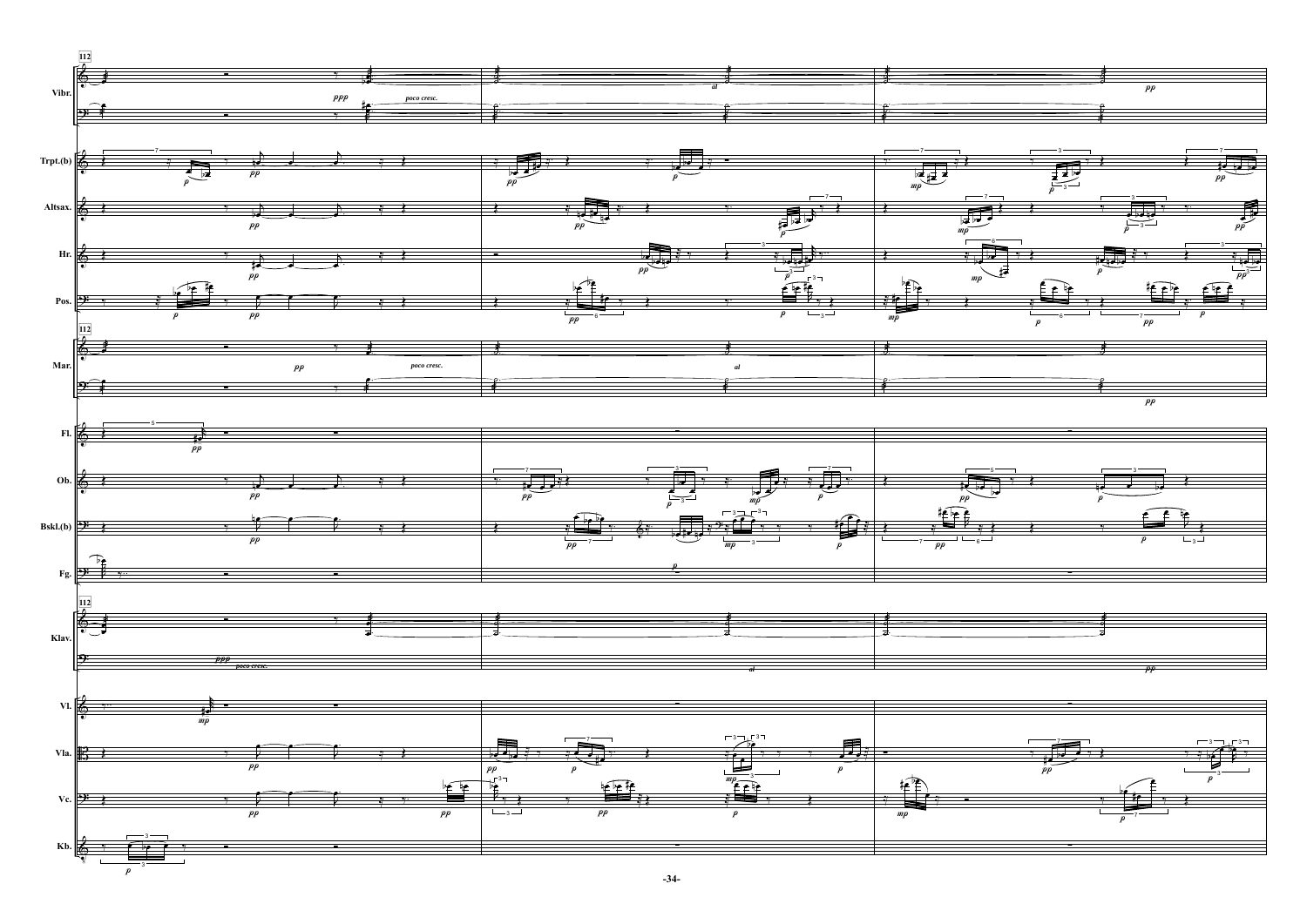![](_page_38_Figure_0.jpeg)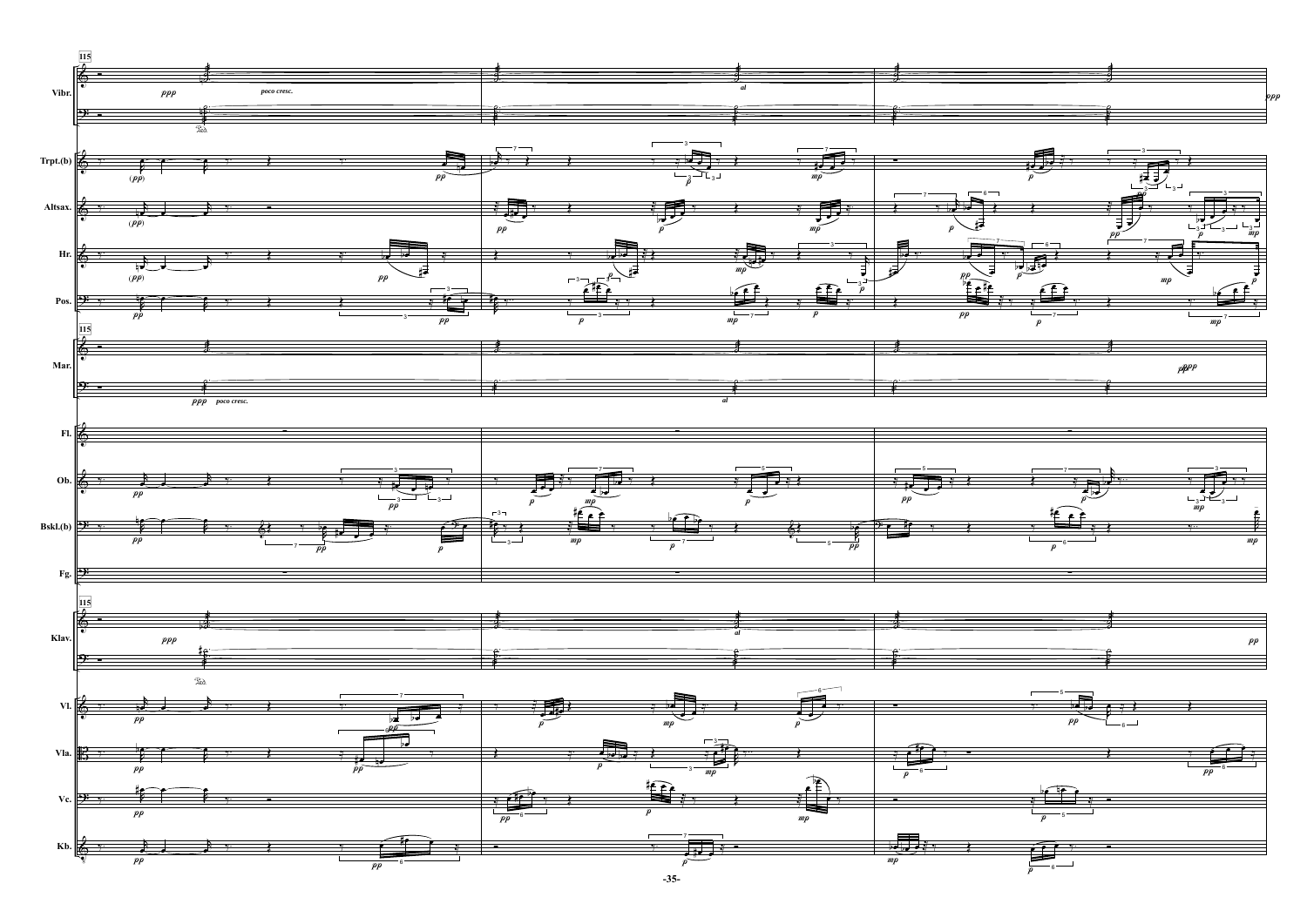![](_page_39_Figure_0.jpeg)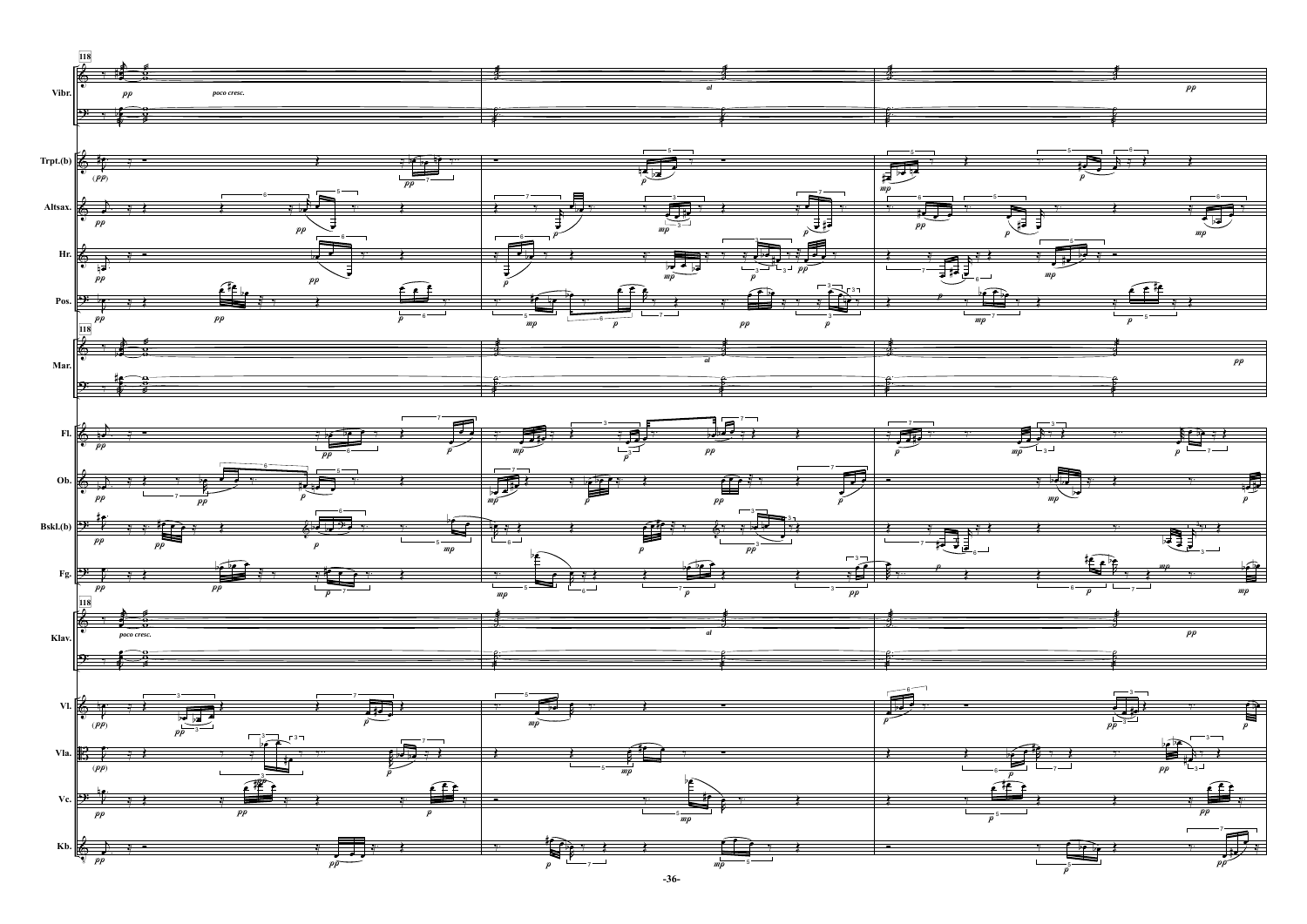![](_page_40_Figure_0.jpeg)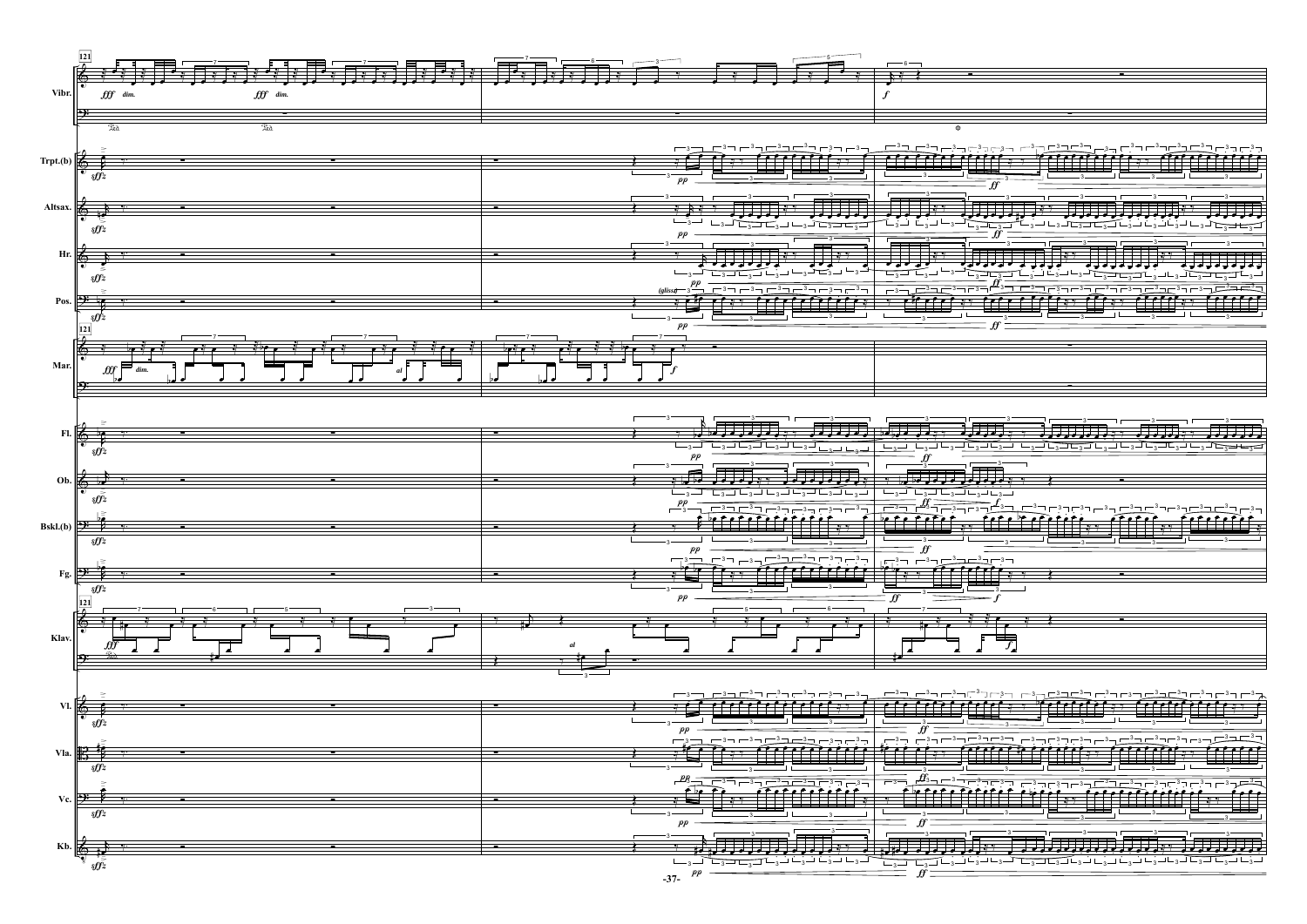![](_page_41_Figure_0.jpeg)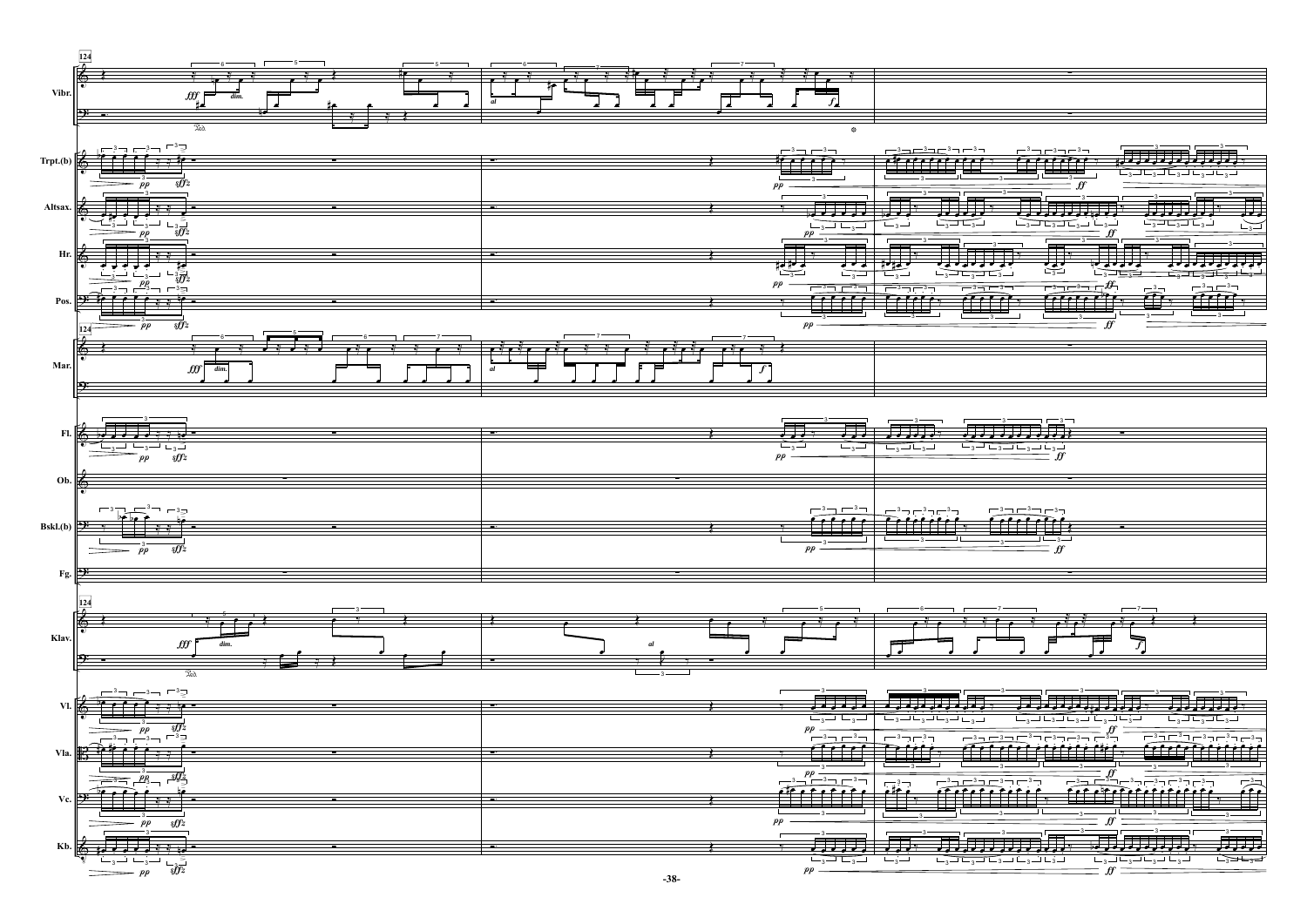![](_page_42_Figure_0.jpeg)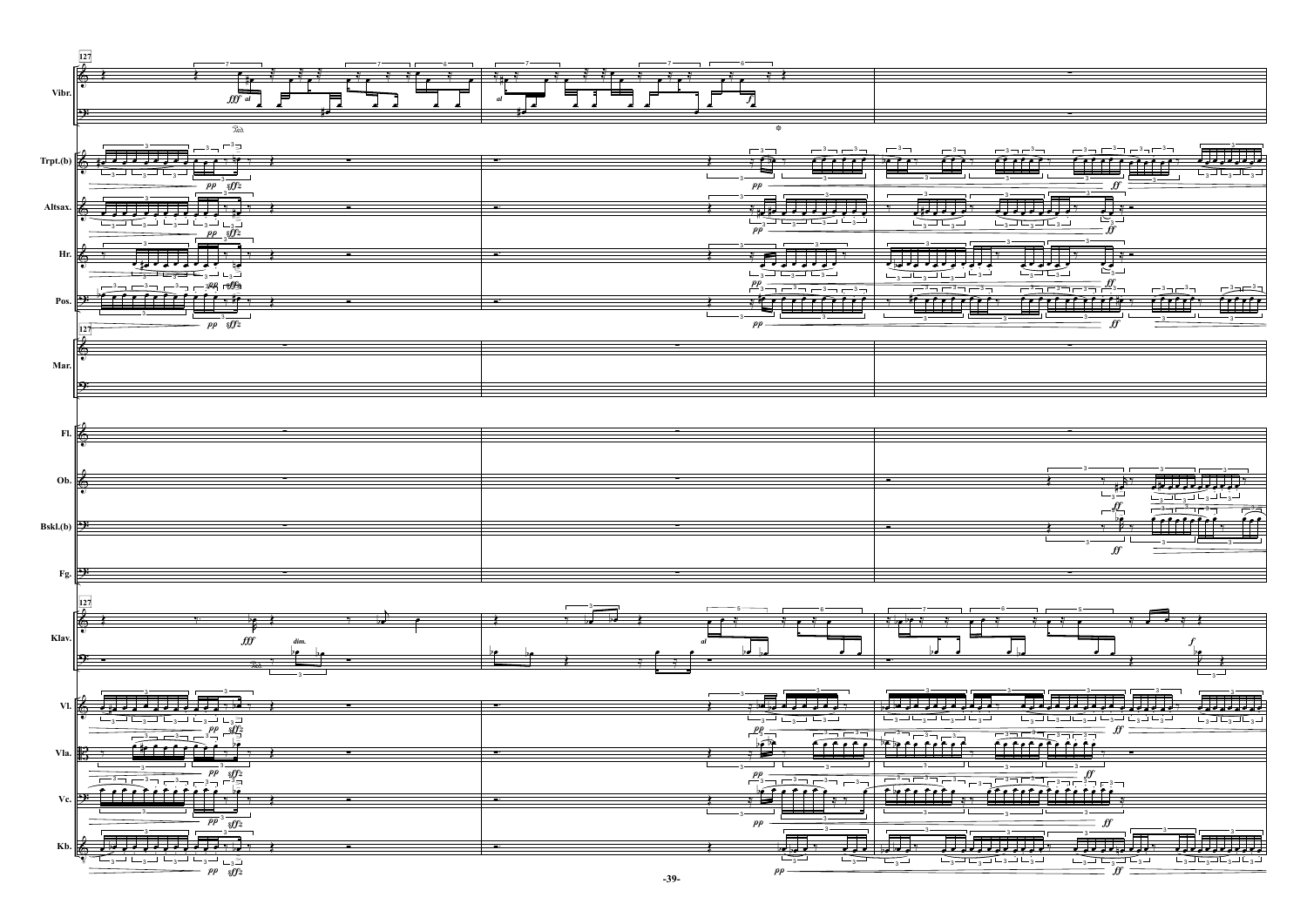![](_page_43_Figure_0.jpeg)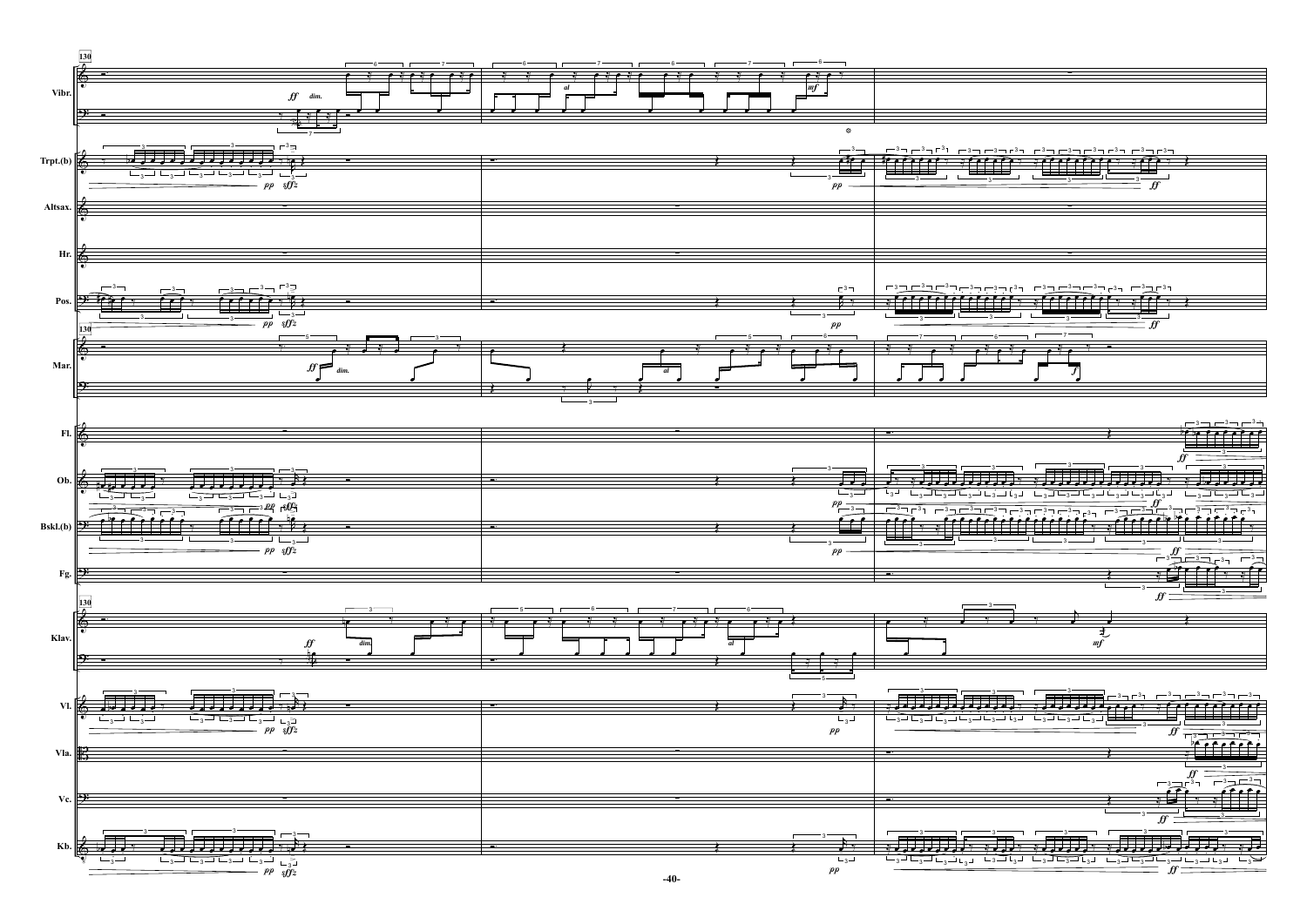![](_page_44_Figure_0.jpeg)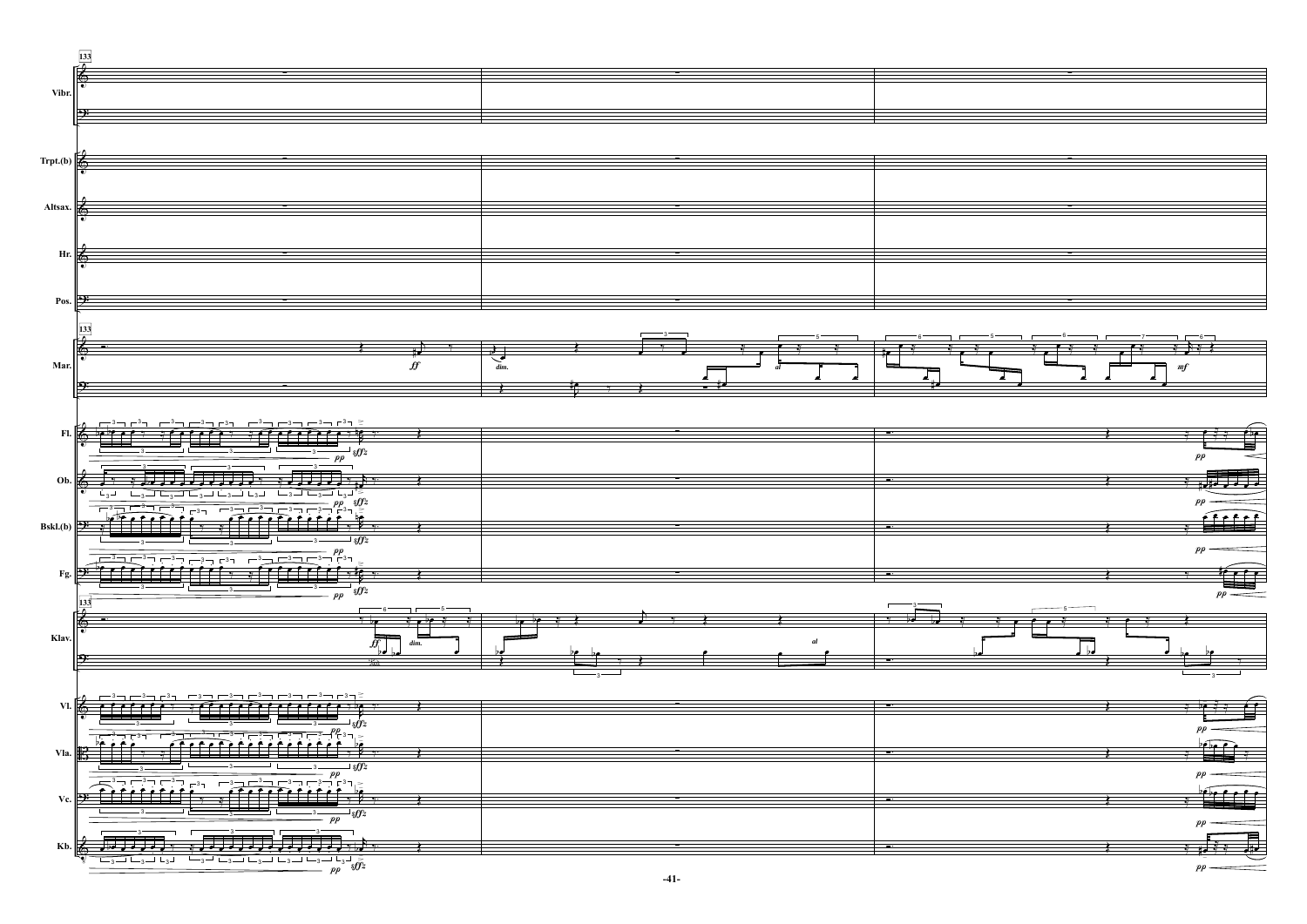![](_page_45_Figure_0.jpeg)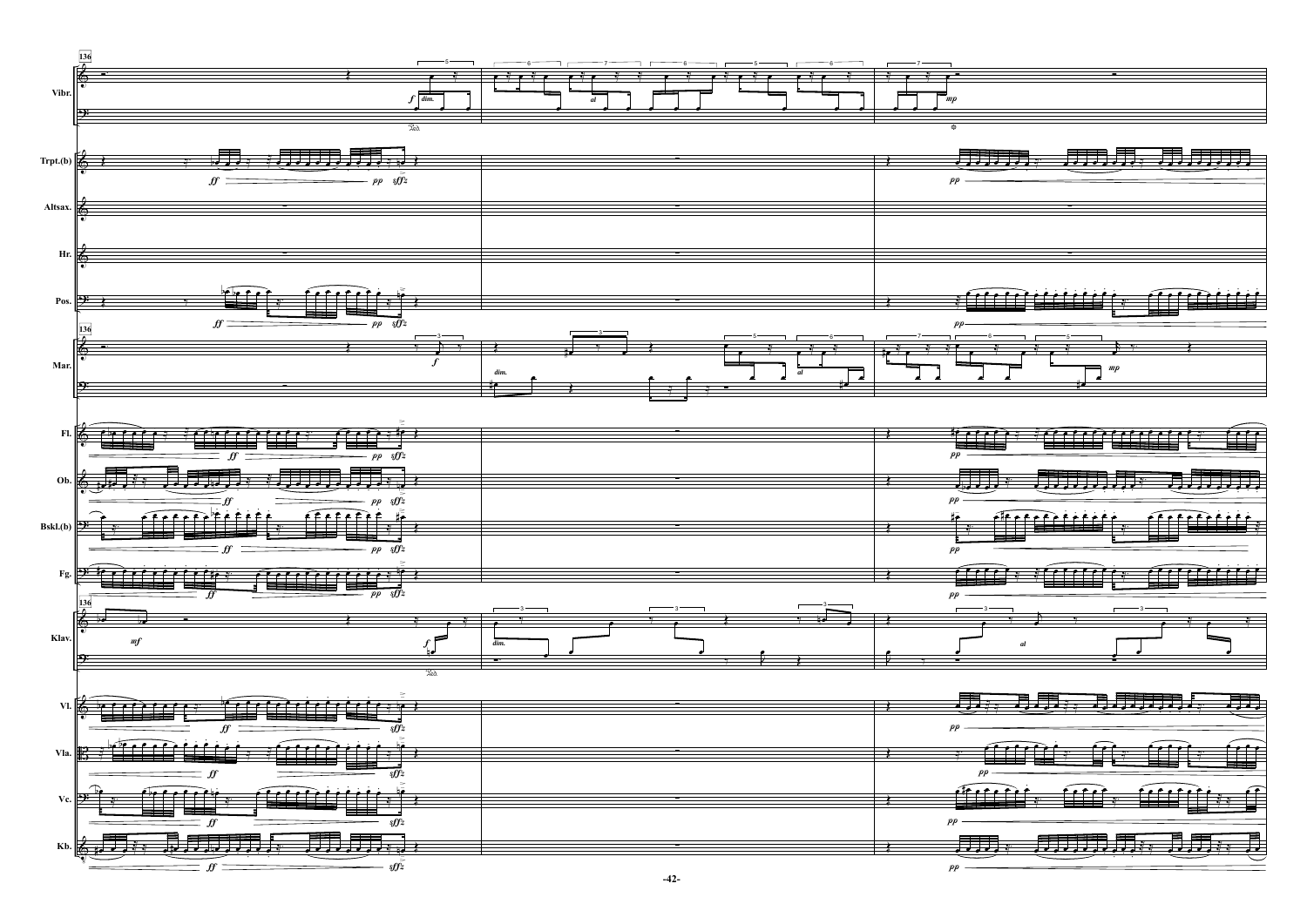![](_page_46_Figure_0.jpeg)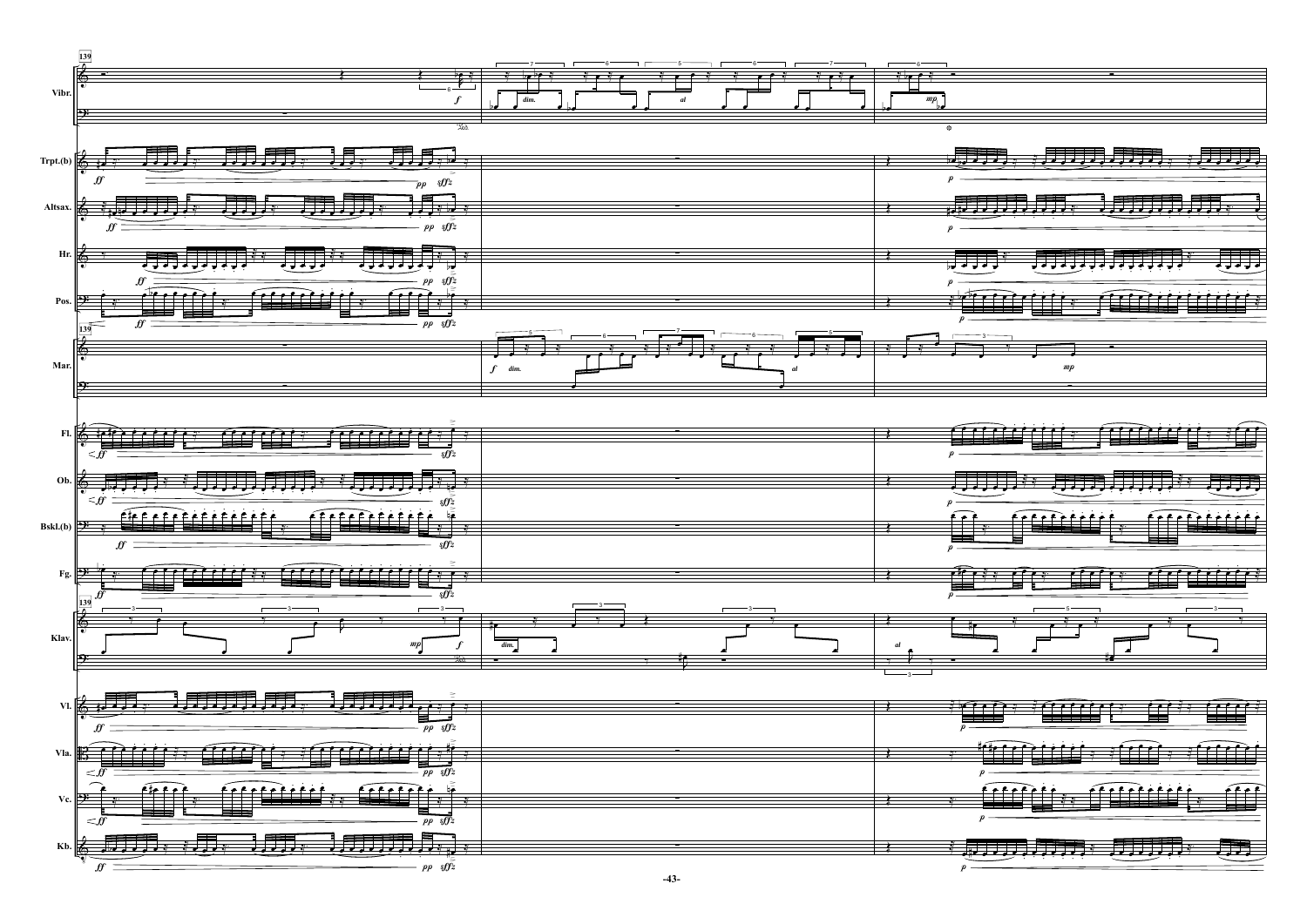![](_page_47_Figure_0.jpeg)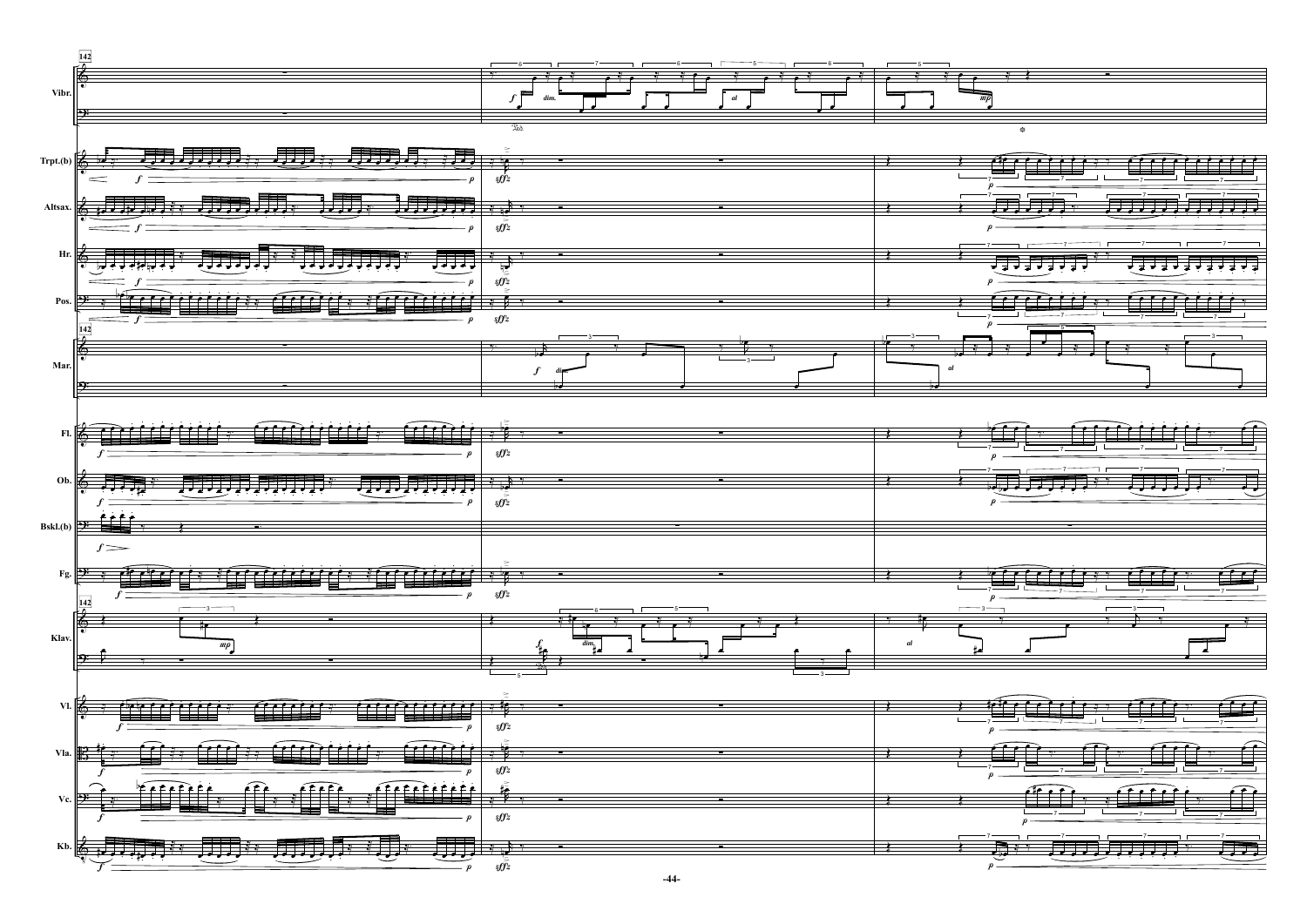![](_page_48_Figure_0.jpeg)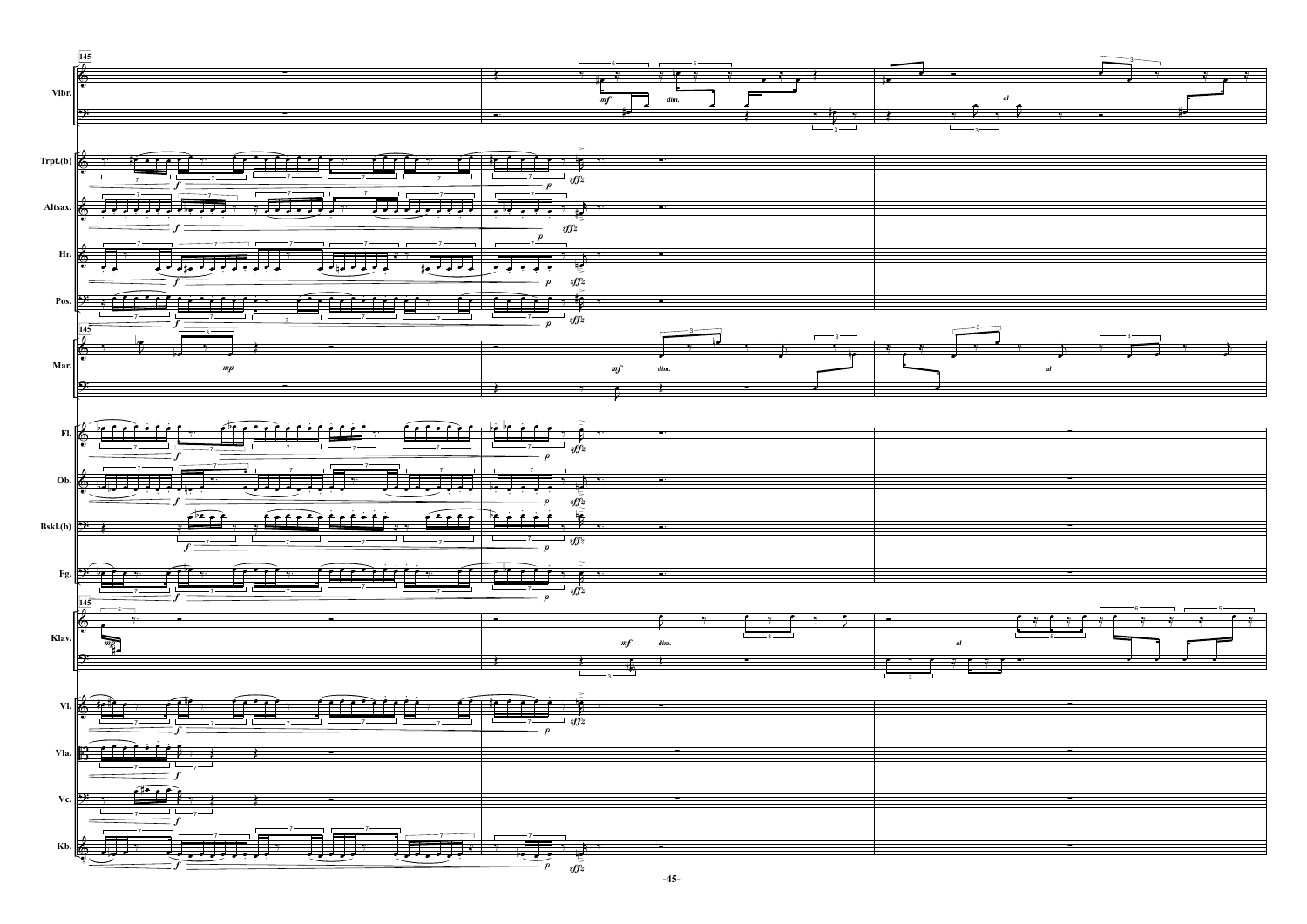![](_page_49_Figure_0.jpeg)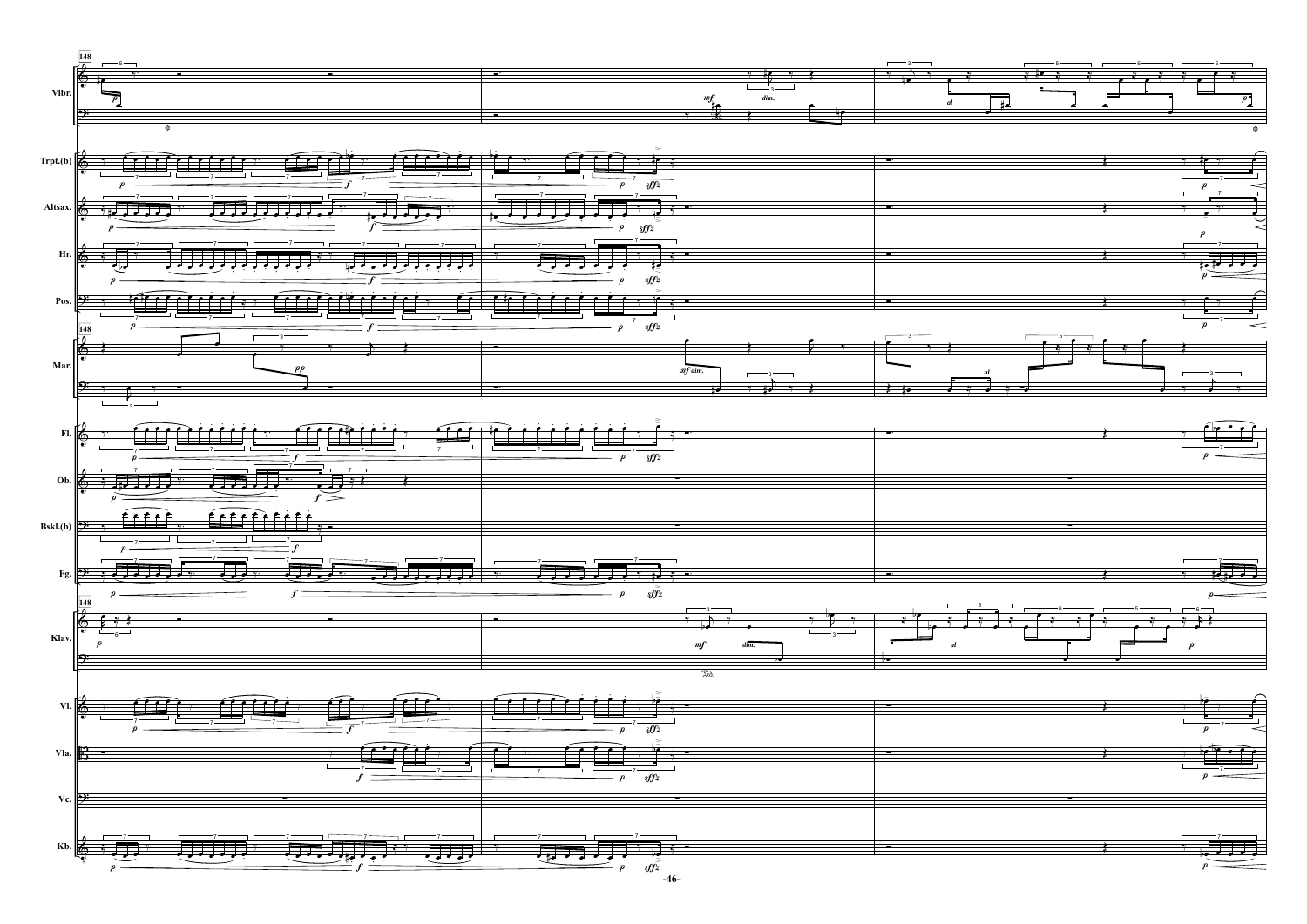![](_page_50_Figure_0.jpeg)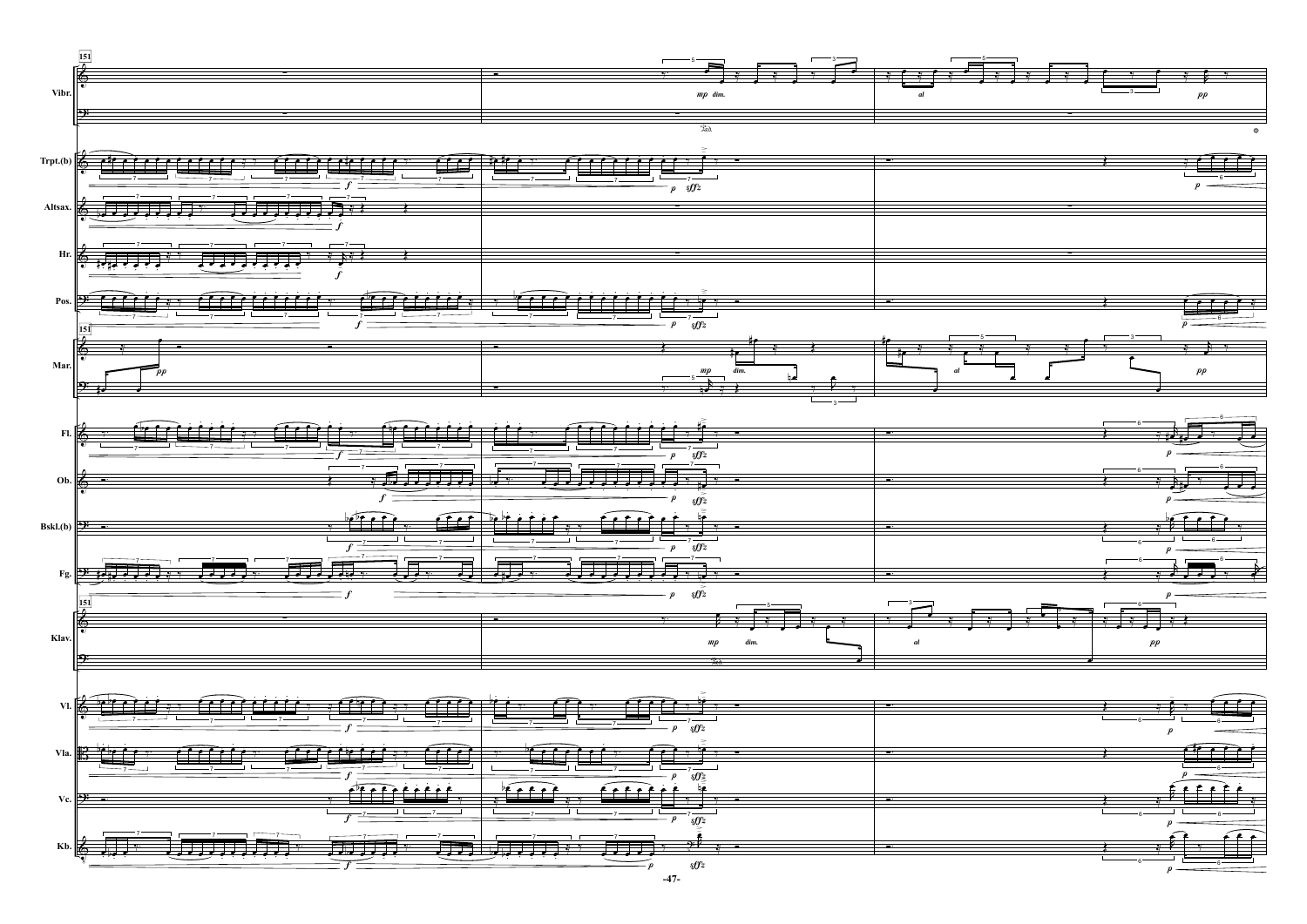![](_page_51_Figure_0.jpeg)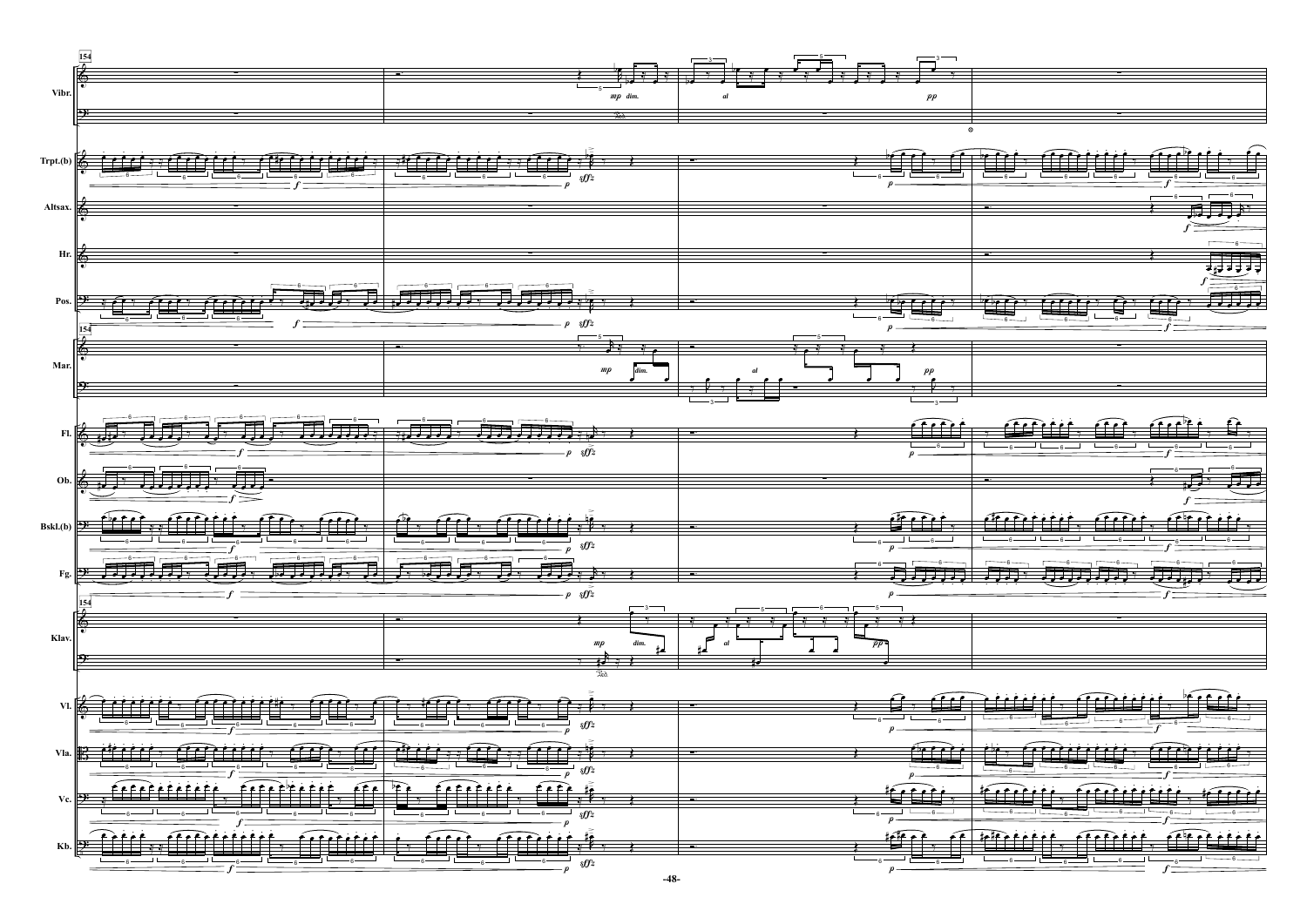![](_page_52_Figure_0.jpeg)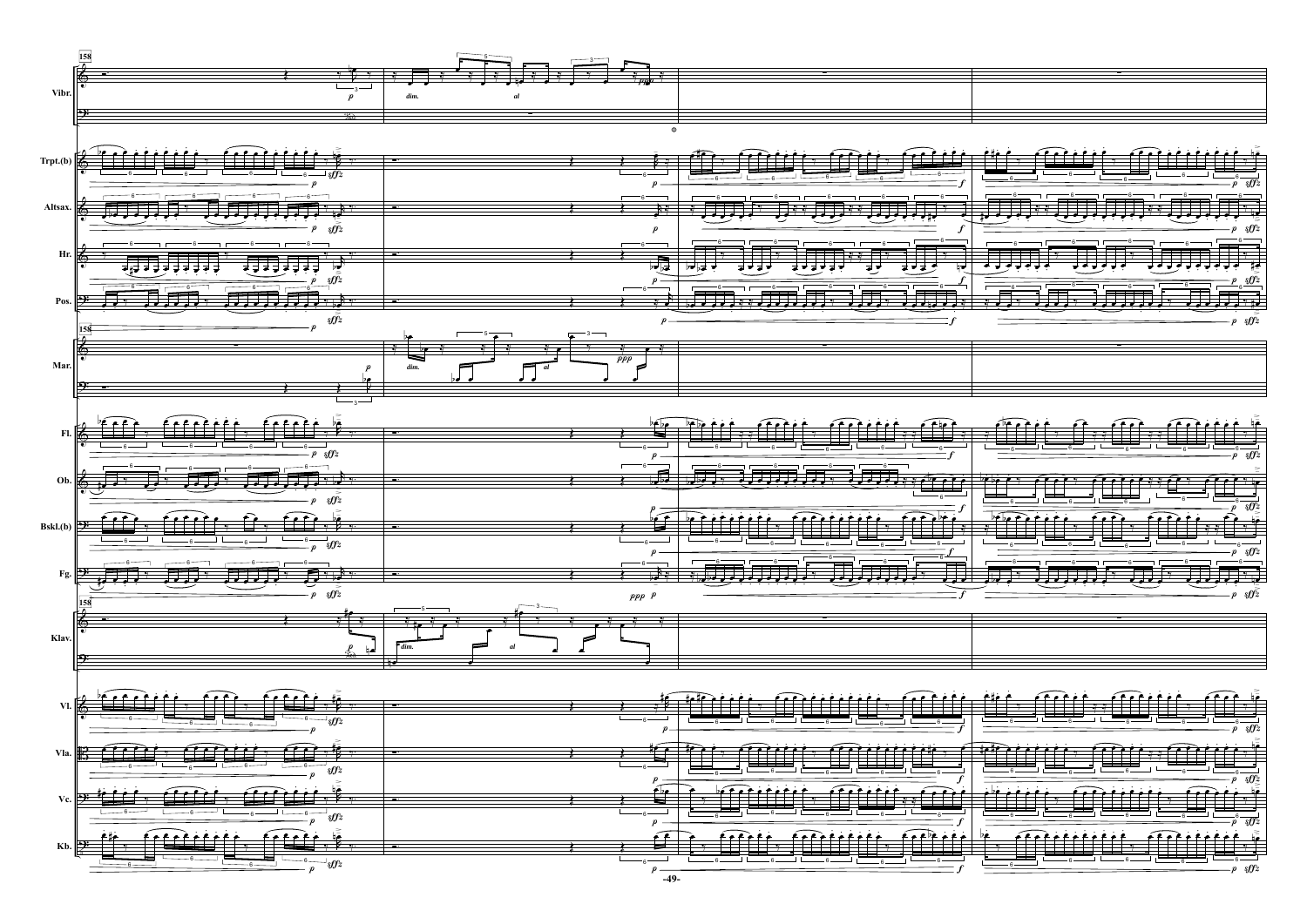![](_page_53_Figure_0.jpeg)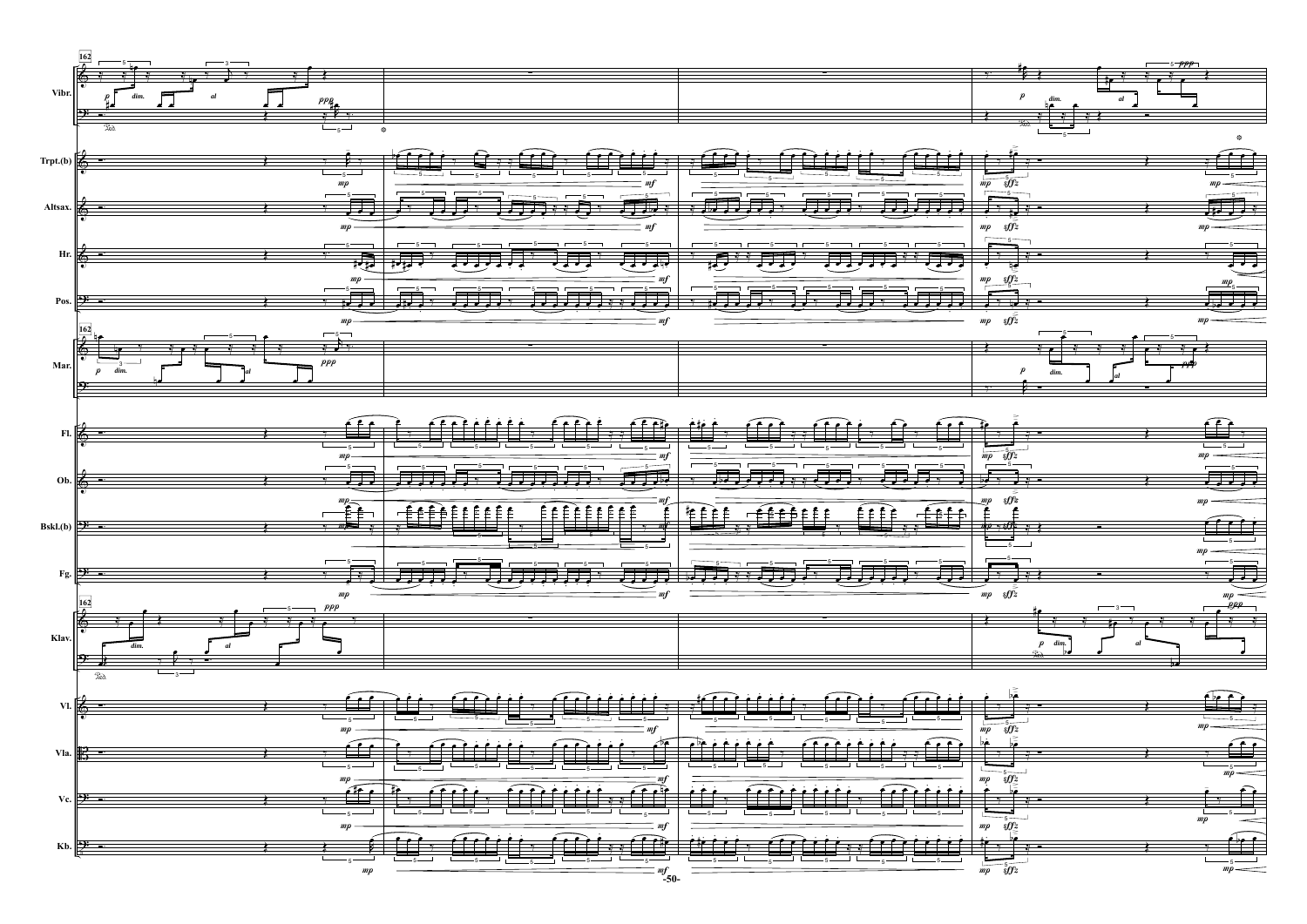![](_page_54_Figure_0.jpeg)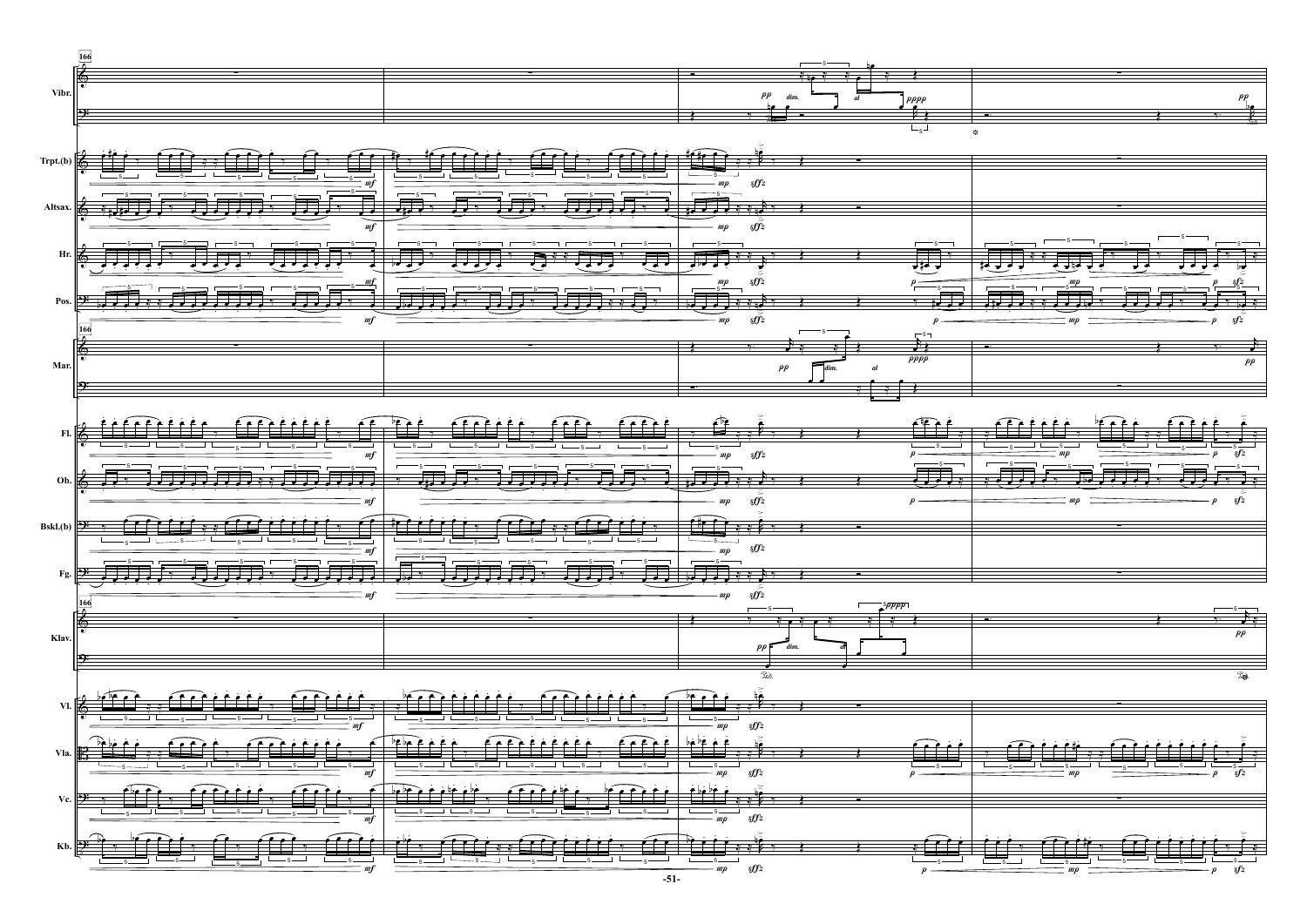![](_page_55_Figure_0.jpeg)

\*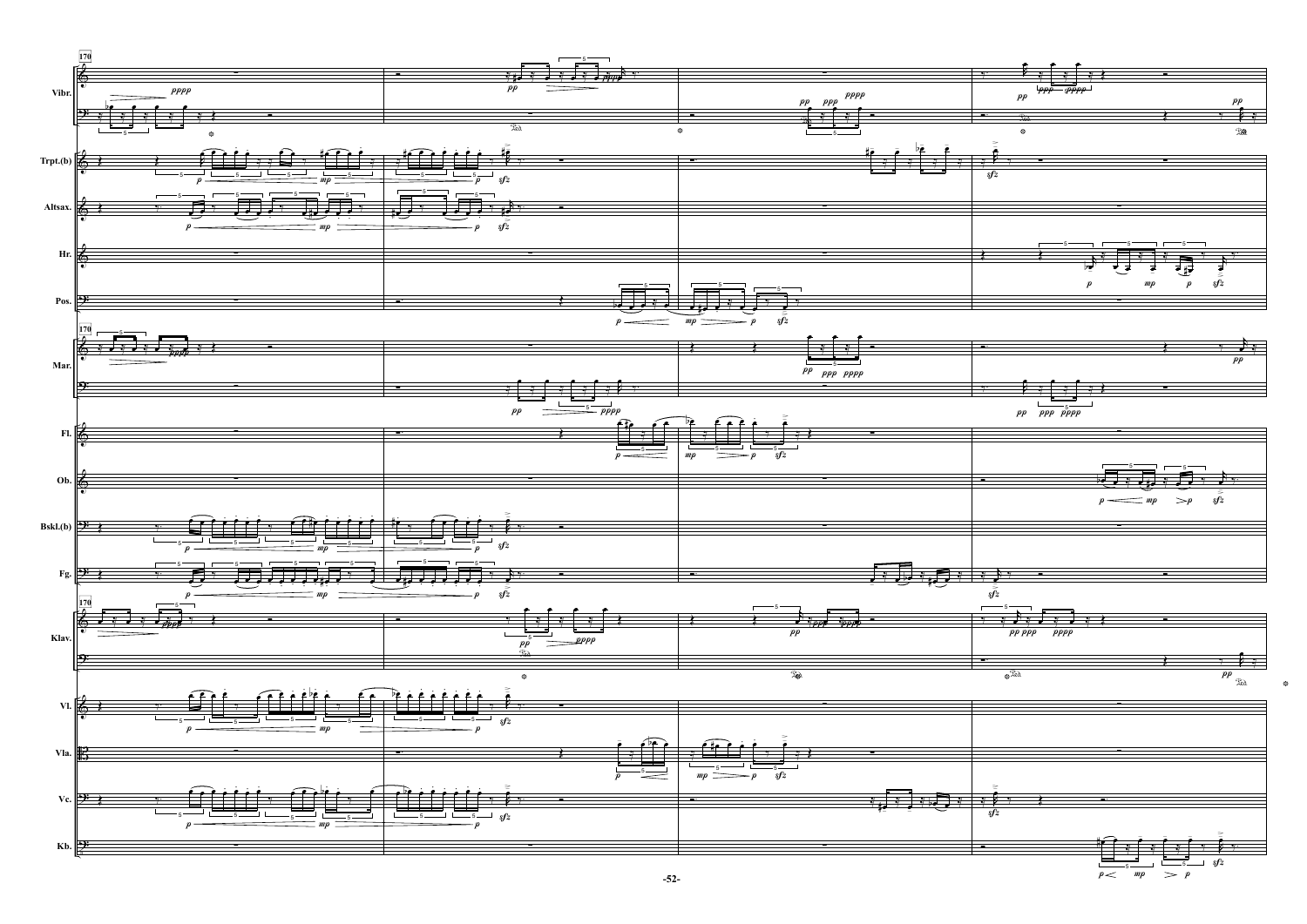![](_page_56_Figure_0.jpeg)